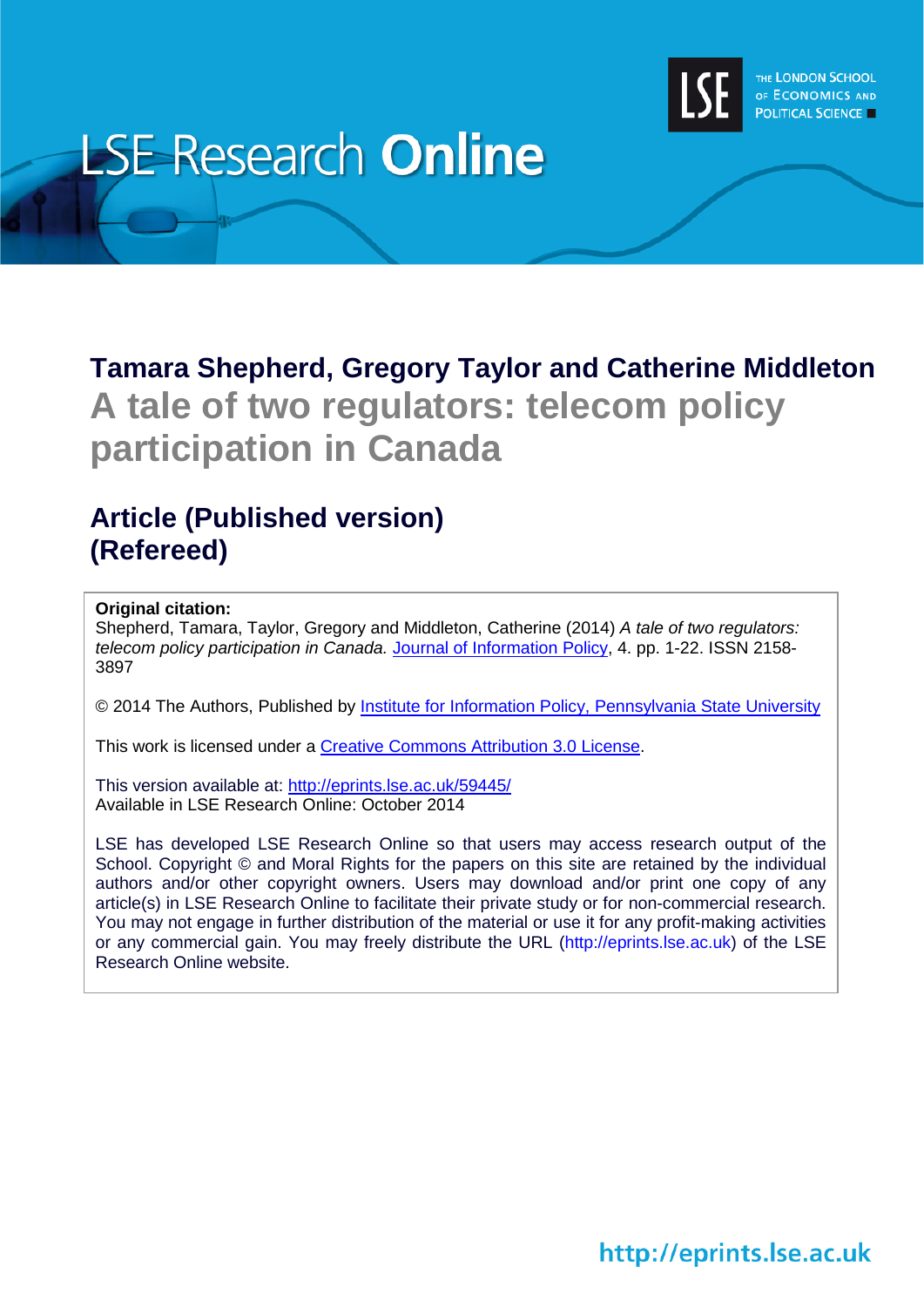### **A TALE OF TWO REGULATORS: TELECOM POLICY PARTICIPATION IN CANADA**

BY TAMARA SHEPHERD,<sup>\*</sup> GREGORY TAYLOR,<sup>†</sup> AND CATHERINE MIDDLETON<sup>‡</sup>

What are the challenges to effective academic participation in telecommunications policymaking? In this article, the authors analyze their experiences with the Canadian Radio-television and Telecommunications Commission and Industry Canada as examples. Their goal is to increase academic policy engagement despite negligible government support for public interest advocacy, as traditional public interest values are discarded by regulators because new technologies are framed as individual rather than collective. Industry Canada is deemed opaque with an "advocacy deficit," though the CRTC is more transparent and inviting. To succeed in both venues, academics need to work with advocacy organizations as "circumstantial activists." Such academic participation can offer new conceptual frameworks, add nuance to discourse, substantiate the use of scholarly research in policy debates, and add to policy theory building.

#### **INTRODUCTION: CHALLENGES TO ACADEMIC ADVOCACY**

Academics intervening in telecommunications policymaking must consider the unique institutional settings for policymaking if they are to succeed as advocates. This article describes the divergent experiences of academics participating within Canada's unique legislative framework for telecom regulation, divided between the Canadian Radio-television and Telecommunications Commission (CRTC) and Industry Canada. The specific legislative and institutional structures of these two governmental agencies serve to shape public and academic advocacy. In detailing cases of academic advocacy in the context of CRTC consultations and written submissions to Industry Canada, this article offers guidance and support for academic policy advocacy that can be applied in a range of contexts.

A lack of Canadian academic engagement in policymaking has been recognized in scholarly journals and contemporary reviews of Canadian telecom policy.<sup>1</sup> In 2006, the Telecommunications Policy

 Post-Doctoral Fellow, Ted Rogers School of Information Technology Management, Ryerson University.

<sup>†</sup> Post-Doctoral Fellow, Ted Rogers School of Information Technology Management, Ryerson University.

<sup>‡</sup> Professor and Canada Research Chair, Ted Rogers School of Information Technology Management, Ryerson University.

<sup>1</sup> Bram Dov Abramson, Jeremy Shtern, and Gregory Taylor, "Commentary: 'More and Better' Research? Critical Communication Studies and the Problem of Policy Relevance," *Canadian Journal of Communication* 33, no. 2 (2008): 303- 317.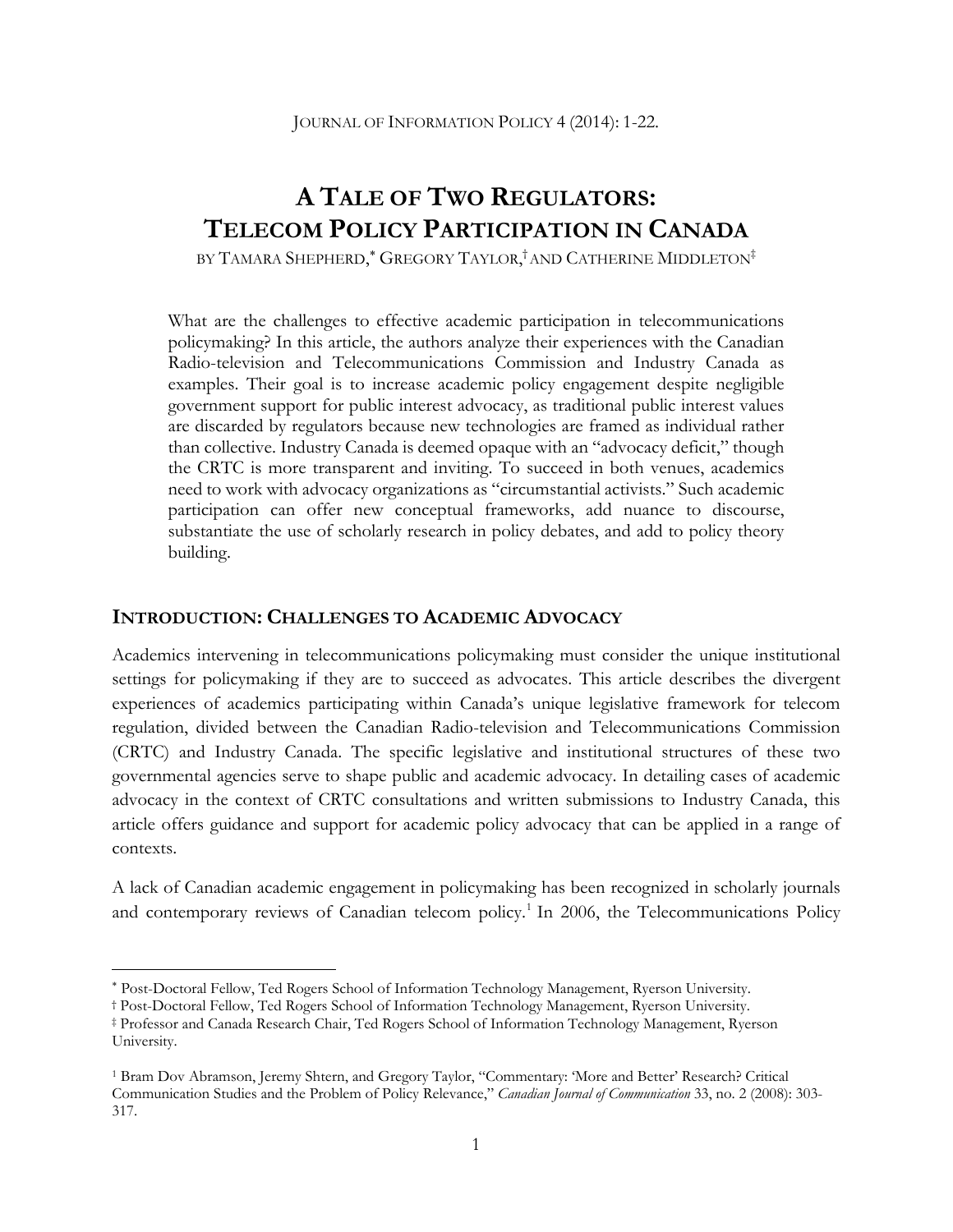Review Panel released a widely-read report that noted the "relative paucity of academic work on what has been referred to as the 'regulatory craft':"

In Canadian telecommunications regulatory proceedings, there are relatively few research-based policy recommendations submitted by Canadian telecommunications experts, and there is heavy reliance on foreign (mostly U.S.-based) experts on economic, technical and even social regulation.<sup>2</sup>

The Canadian government ignored the report's recommendation for multi-year research funding for academic research in telecom policy. Challenges to public and academic participation in telecom policy processes include funding scarcities, but they also stem from a number of other factors, noted in the literature on telecom policy advocacy.<sup>3</sup> According to American communications scholar Sandra Braman, for example, such additional factors include the prohibitive hierarchical and neoliberal climate of policymaking, a possible manipulation of research results for political purposes, and the lack of institutional incentive for academics to produce work outside of traditional scholarly channels. <sup>4</sup> Canadian academics, moreover, face the difficulty of forging research partnerships without the infrastructural and financial scaffolding of policy think tanks or large national advocacy networks.5

In Canada, academics engaged in policy advocacy must negotiate a patchwork of specific local advocacy organizations that contribute to the public debate on regulatory issues in order to mobilize research in the public interest. The public interest is key to this article's working definition of *policy advocacy* by academics. According to Mike Feintuck, the public interest is identified "closely with the values of equality and citizenship within a democracy."<sup>6</sup> For advocates, this can entail mobilizing research in the interest of democratic principles involving the general public and/or specific groups of citizens, and in the process, delineating a public interest that is scattered across a host of organizations, movements, and discourses. Paul Lazarsfeld wrote that critical communications research from a public interest perspective presumes "ideas of basic human values according to which all actual or desired effects should be appraised."<sup>7</sup> Under this umbrella, public interest advocacy includes both Lazarsfeld's Habermasian concept of a larger public with shared values, as well as the position taken by those such as Nancy Fraser who argue that "a multiplicity of publics is preferable to

<sup>2</sup> Gerri Sinclair, André Tremblay, and Hank Intven, "Telecommunications Policy Review Panel Final Report 2006," white paper, Government of Canada and the Telecommunications Policy Review Panel (2006), accessed Feb. 12, 2014, http://epe.lac-bac.gc.ca/100/200/301/ic/telecommunications\_policy\_review-e/Iu4-77-2005E.pdf, 265.<br><sup>3</sup> See generally Philip M. Napoli and Minna Aslama, eds., *Communications Research in Action: Scholar-Activist Collaboratio* 

*a Democratic Public Sphere* (New York: Fordham University Press, 2010); Marita Moll and Leslie Regan Shade, eds., *For Sale*  to the Highest Bidder: Telecom Policy in Canada (Ottawa: Canadian Centre for Policy Alternatives, 2008).<br><sup>4</sup> Sandra Braman, "Policy Research in an Evidence-Averse Environment," International Journal of Communication 2 (200

<sup>433;</sup> Leslie Regan Shade, "Media Reform in the United States and Canada: Activism and Advocacy for Media Policies in the Public Interest," in *The Handbook of Global Media and Communication Policy*, ed. Robin Mansell and Marc Raboy (London: Blackwell, 2011), 147-164.<br><sup>5</sup> Leslie Regan Shade, "Public Interest Activism in Canadian ICT Policy: Blowin' in the Policy Winds," *Global Media* 

*Journal – Canadian Edition* 1, no. 1 (2008): 107-121; James G. McGann, ed., *Think Tanks and Policy Advice in the US:*  Academics, Advisors and Advocates (New York: Routledge, 2007).<br><sup>6</sup> Mike Feintuck, *"The Public Interest" in Regulation* (Oxford: Oxford University Press, 2004), 248.<br><sup>7</sup> Paul Lazarsfeld, *Qualitative Analysis; Historical a*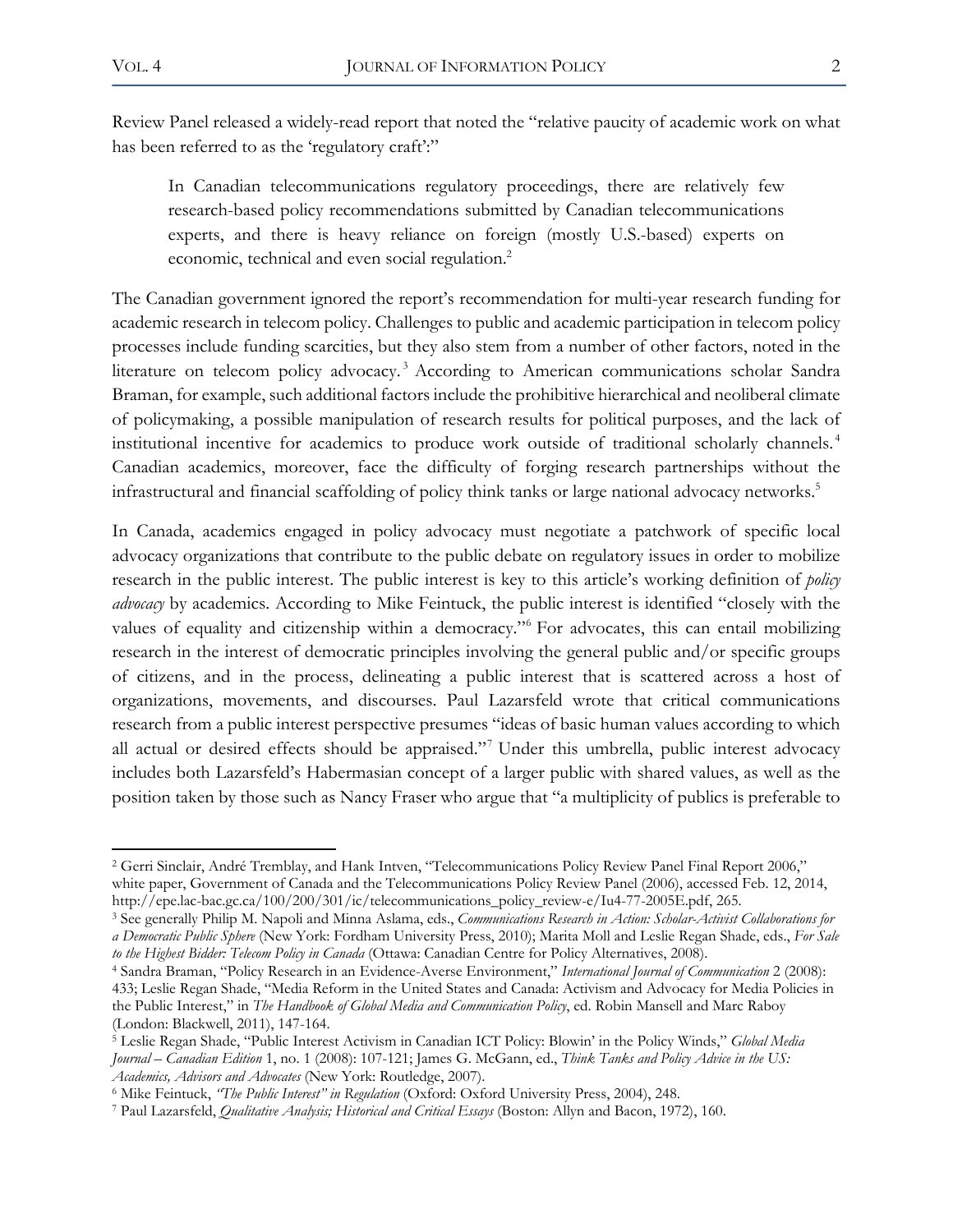a single public sphere."<sup>8</sup> Moreover, researchers attempting to intervene as advocates according to a public interest perspective must negotiate the difference between evidence-based research that advocates a specific position and research from a more ideological bent that attempts to engage alternative perspectives.

The Canadian government's "infrastructural support for capacity building [among advocacy groups] has been negligible."<sup>9</sup> This general lack of government funding for public interest advocacy likely coincides with the "poorly defined" public interest, preventing integration and coordination between diverse civil society groups.<sup>10</sup> Furthermore, the lack of a clearly-defined public interest has meant that federal regulators have tended to equate the public interest with the economic interest, where consumers tend to stand in for citizens.<sup>11</sup> Moreover, policy issues arising from technological innovation – such as net neutrality and changes to intellectual property,<sup>12</sup> along with spectrum and wireless communication as detailed below – have been met with an increasingly difficult to define public interest perspective. This can be attributed to the ways in which new technologies are framed as individuated media technologies as opposed to more mass forms of media. The shift toward viewing communications technologies as individual has been met with an attendant shift in policy practices and ideologies. Older values of social responsibility requirements, public service, and altruism have often been overtaken by economic framings of the public interest as a kind of consumer protection focused on individual as opposed to collective concerns.13

Despite such obstacles to engaging in policy advocacy, academic research is important for representing the public stake in telecom policy debates.<sup>14</sup> As an intervention into the dominant administrative processes of policymaking, a research-based perspective constitutes "an important part of the currency of policy debate."15 Academics as advocates offer new conceptual frameworks for policy debates as well as pragmatic research skills for civil society groups, while generating scholarly research that is

<sup>8</sup> Jürgen Habermas, *The Structural Transformation of the Public Sphere: An Inquiry into a Category of Bourgeois Society* (Cambridge, MA: MIT Press, 1991); Nancy Fraser, "Rethinking the Public Sphere: A Contribution to the Critique of Actually

Existing Democracy," *Social Text* 25/26 (1990): 77. 9 Shade, "Media Reform in the United States and Canada: Activism and Advocacy for Media Policies in the Public Interest," 157.

<sup>10</sup> Marc Raboy and Jeremy Shtern, *Media Divides: Communication Rights and the Right to Communicate in Canada* (Vancouver: University of British Columbia Press, 2010), 224.<br><sup>11</sup> Vanda Rideout, *Continentalizing Canadian Telecommunications: The Politics of Regulatory Reform (Montreal: McGill-Queen's* 

University Press, 2003), 44.

<sup>12</sup> Neil Barratt and Leslie Regan Shade, "Net Neutrality: Telecom Policy and the Public Interest," *Canadian Journal of Communication* 32 (2007): 295-305; Jean-Frédéric Morin, "Paradigm Shift in the Global IP Regime: The Agency of Academics," working paper (2013), accessed Feb. 12, 2014, http://ssrn.com/abstract=2278410. 13 Jan van Cuilenburg and Denis McQuail, "Media Policy Paradigm Shifts: Towards a New Communications Policy

Paradigm," *European Journal of Communication* 18, no. 2 (2003): 200.<br><sup>14</sup> Kate Milberry, "Freeing the Net: On-Line Mobilizations in Defense of Democracy," in *Alternative Media in Canada*, ed.

Kirsten Kozolanka, Patricia Mazepa, and David Skinner (Vancouver: University of British Columbia Press, 2012), 239; Robert McChesney, *Communication Revolution: Critical Junctures and the Future of Media* (New York: The New Press, 2007); Andrew Clement, Michael Gurstein, Graham Longford, Robert Luke, Marita Moll, Leslie Regan Shade, and Diane Dechief, "The Canadian Research Alliance for Community Innovation and Networking (CRACIN): A Research Partnership and Agenda for Community Networking in Canada," The Journal of Community Informatics 1, no. 1 (2004): 7-20.<br><sup>15</sup> William H. Melody and Robin E. Mansell, "The Debate over Critical vs. Administrative Research: Ci Challenge," *Journal of Communication* 33, no. 3 (1983): 112.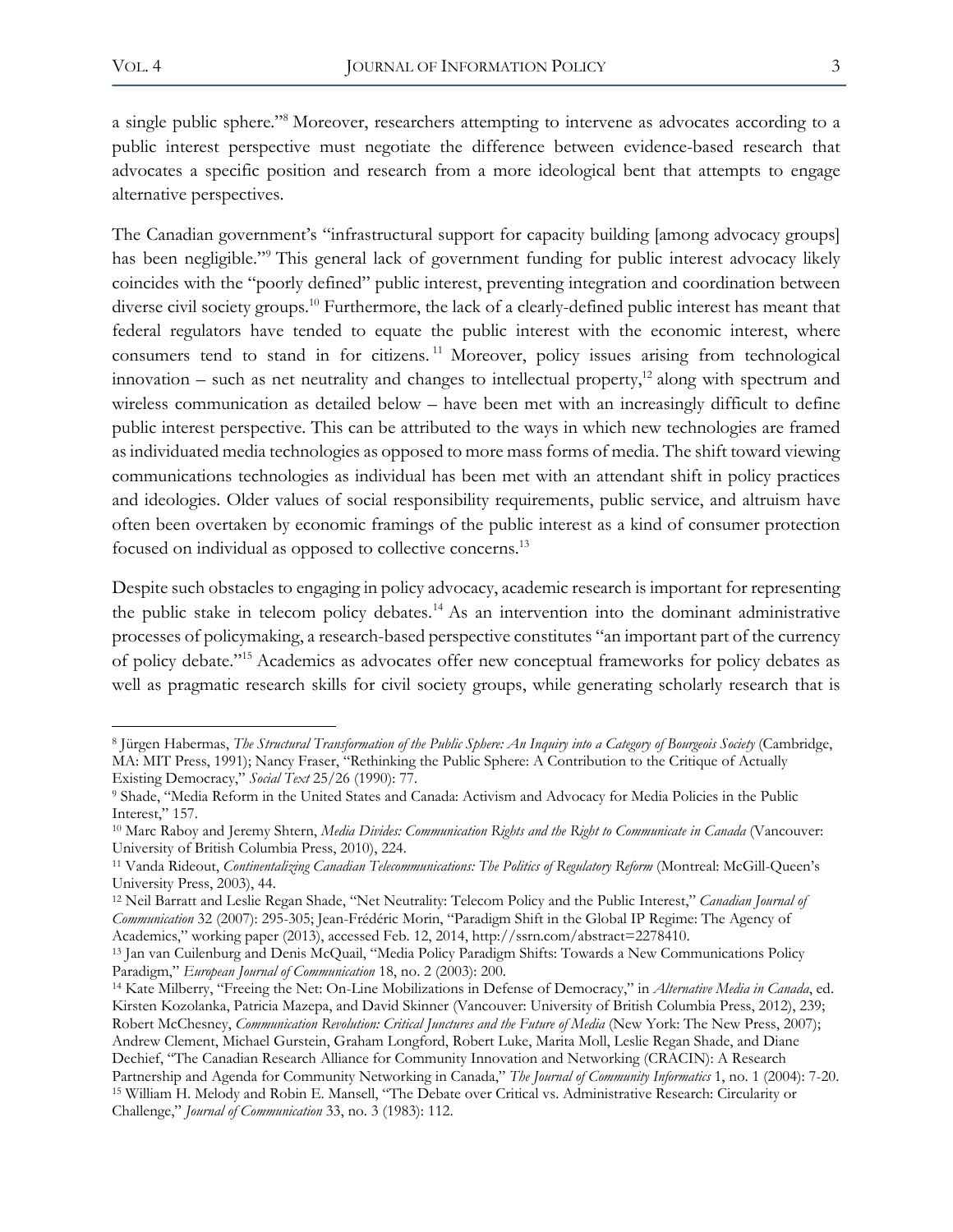enhanced by a level of access to the very audiences (e.g. advocacy groups) who stand to benefit most from critical research.<sup>16</sup> Applying this criticality self-reflexively, however, underscores how academics intervene from a relatively privileged position that, according to William Birdsall, can sometimes shut out important public interest voices.<sup>17</sup> Recognizing such power asymmetries is critical for academics as policy advocates working within a multi-stakeholder policymaking environment characterized by dialogues between civil society, businesses, nonprofits, and different levels of government.

For academics to cross over into advocacy roles, negotiations of contentious political terrain and precarious resource availability are required. It also involves fostering relationships with dedicated advocacy groups for conducting situated research and making effective interventions in policy processes. (In Canadian telecommunications, these include the Public Interest Advocacy Centre, Canadian Spectrum Policy Research, Canadian Centre for Policy Alternatives, and OpenMedia.ca.) Intervention as advocates in multi-stakeholder policymaking thus invokes political stakes in the process of articulating a public interest that is diverse, contingent, and fluctuating, and thus prone to political maneuvering.18 Through the process of translating scholarly research into public advocacy in the regulatory space, researchers contend with a positionality that informs their own micro-politics around the representation of democratic principles. The pivotal moment of translation – of reinterpreting and resituating academic work into the language of regulatory and public debates – thus subtends researchers' political commitments as both scholars and advocates. As William Melody and Robin Mansell have argued, "advocacy in policy debate is the step of transition from research result to implementable policy decision. It is the crucial step in the operationalization of policy research."19 Even if research does not end up influencing policy decisions – a more common scenario in an "evidence-averse" political environment<sup>20</sup> – the translation of research results within the context of public interest advocacy contributes alternative and innovative conceptual frameworks to the discourses circulating around specific policy issues.

The case studies outlined below offer two examples of how academic interventions into Canadian telecom policymaking have addressed policy debates in divergent policymaking contexts. The case study format illuminates the specificities of each context through our recent experiences of acting as academics – both experts and advocates – in these two spaces, and conveys some of the opportunities and challenges that attend the process of participating in Canadian telecom policymaking more generally.

<sup>16</sup> Philip M. Napoli, "Public Interest Media Activism and Advocacy as a Social Movement: A Review of the Literature," McGannon Center Working Paper Series, Paper 21 (2007), accessed Feb. 12, 2014,

http://fordham.bepress.com/mcgannon\_working\_papers/21, 26-27; Philip M. Napoli and Minna Aslama,

<sup>&</sup>quot;Introduction," in *Communications Research in Action: Scholar-Activist Collaborations for a Democratic Public Sphere*, ed. Philip M. Napoli and Minna Aslama (New York: Fordham University Press, 2010), 2. 17 William F. Birdsall, "Policy and Participation on the Canadian Information Highway," *First Monday* 4, no. 3 (1999),

accessed Feb. 12, 2014, http://firstmonday.org/ojs/index.php/fm/article/view/653/568. 18 Patricia Aufderheide, *Communications Policy and the Public Interest: The Telecommunications Act of 1996* (New York: Guilford

Press, 1999), 24-25.

<sup>19</sup> Melody and Mansell, 113.

<sup>20</sup> Braman.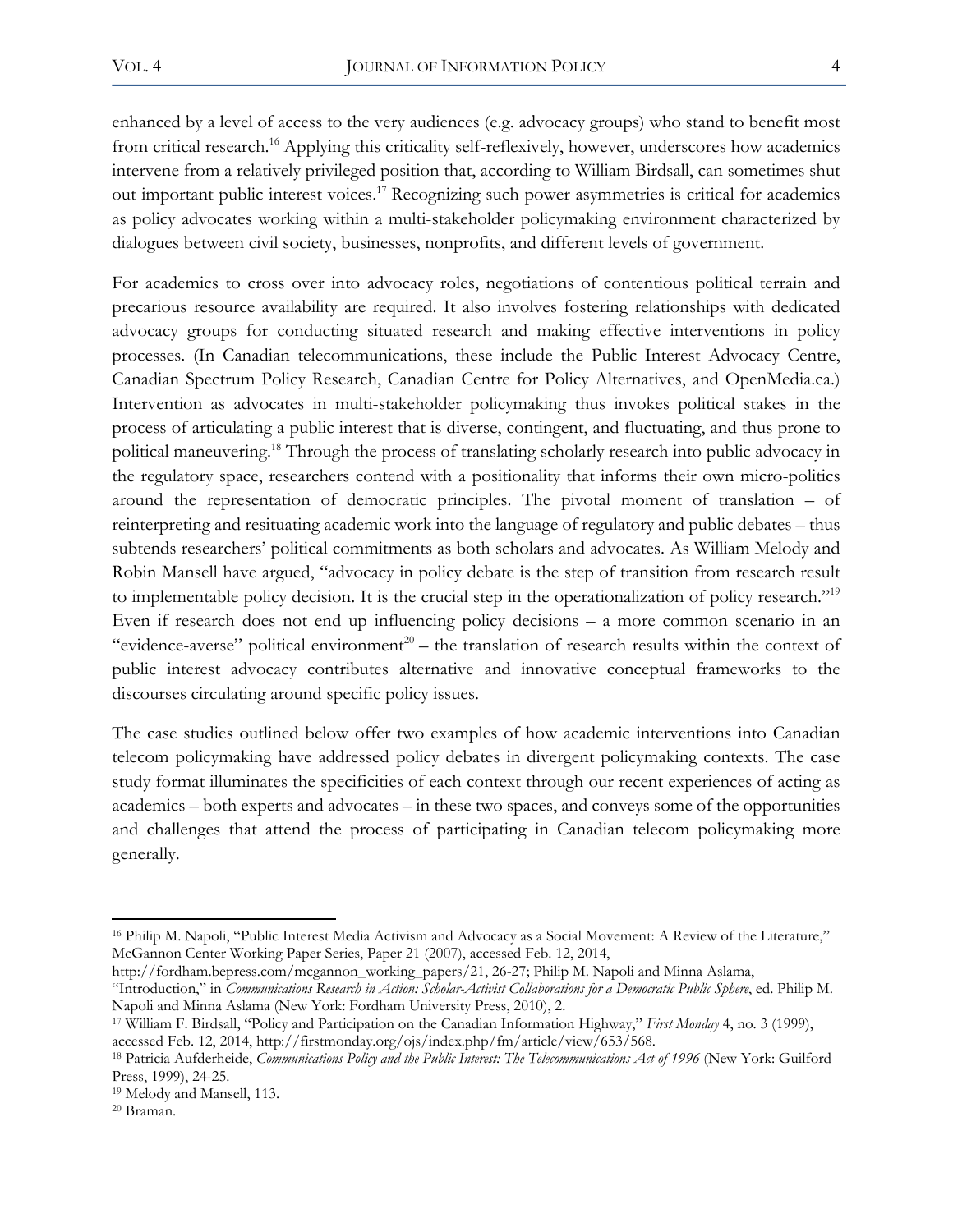#### **CANADIAN TELECOM REGULATION**

Canada's telecommunications policymakers have traditionally looked to regulators in the United States and the United Kingdom for points of comparison; however, unlike the converged regulatory systems in those countries, Canadian telecom policy remains under the divided auspices of Industry Canada and the Canadian Radio-television and Telecommunications Commission (CRTC). This bifurcated regulatory structure has great consequence for civil society activists who seek to engage in the policy process.

Spectrum policy and allocation processes are determined by Industry Canada, a federal government department.<sup>21</sup> The broadcasting and telecommunications companies that use radio spectrum to provide television, data, and telephony services to Canadians are regulated by the CRTC, an independent public organization, whose mandate is "to ensure that both the broadcasting and telecommunications systems serve the Canadian public."<sup>22</sup>

While there are many public interest issues that arise in the provision of telecom and broadcasting services, as this article will demonstrate, commercial interests generally dominate public consultations by Industry Canada<sup>23</sup> and, to a lesser degree, public hearings at the CRTC.<sup>24</sup> Part of this public interest advocacy deficit in media and telecom policy is evidenced by the CRTC's creation of the Broadcasting Participation Fund in 2011,<sup>25</sup> designed to help encourage engagement for nonprofits and individuals and to offset the costs of participating in CRTC broadcasting consultations. Canada's Telecommunications Act allows for participants in telecommunications proceedings to request that the CRTC order payment of costs.<sup>26</sup> While significant, such funding offers only a partial solution to the broader challenges to encouraging non-industry participation, including the participation of academics, in Canadian telecom and media policy debates.

The Telecommunications Act states that the CRTC has jurisdiction over telecom areas such as rates that must be "just and reasonable," 27 facilities and services, international telephone services, unsolicited telecommunications including telemarketing and spyware, and other objectives as set out in Section 7 of the Act.<sup>28</sup> The CRTC has a clear history of a more open policy process than other,

<sup>21</sup> Industry Canada, "Spectrum Policy Framework for Canada," June 2007, accessed Feb. 14, 2014,

http://www.ic.gc.ca/eic/site/smt-gst.nsf/eng/sf08776.html, Section 3.1. 22 Canadian Radio-television and Telecommunications Commission, "About the CRTC," accessed Feb. 14, 2014, http://www.crtc.gc.ca/eng/backgrnd/brochures/b29903.htm.<br><sup>23</sup> Comments received on Industry Canada's spectrum management and telecommunications consultations can be found

at http://www.ic.gc.ca/eic/site/smt-gst.nsf/eng/h\_sf08436.html, accessed Feb 14, 2014. Responses from parties not affiliated with companies and organizations are rare. 24 Comments and interventions for CRTC proceedings can be found at http://crtc.gc.ca/eng/proceed-process.htm,

accessed Feb. 14, 2014.

<sup>25</sup> Canadian Radio-television and Telecommunications Commission, "Broadcasting Participation Fund," accessed Feb. 14, 2014, http://bpf-fpr.ca/en/home.html. 26 Canadian Radio-television and Telecommunications Commission, *Canadian Radio-television and Telecommunications* 

*Commission Rules of Practice and Procedure*, regulatory document (2011), accessed Feb. 14, 2014, http://lawslois.justice.gc.ca/PDF/SOR-2010-277.pdf, §§ 60-70.

<sup>27</sup> Government of Canada, Telecommunications Act (S.C. 1993, c. 38), 33.b. 28 Hank Intven, *Canadian Telecommunications Regulatory Handbook* (Toronto: McCarthy Tétrault, 2012), 31.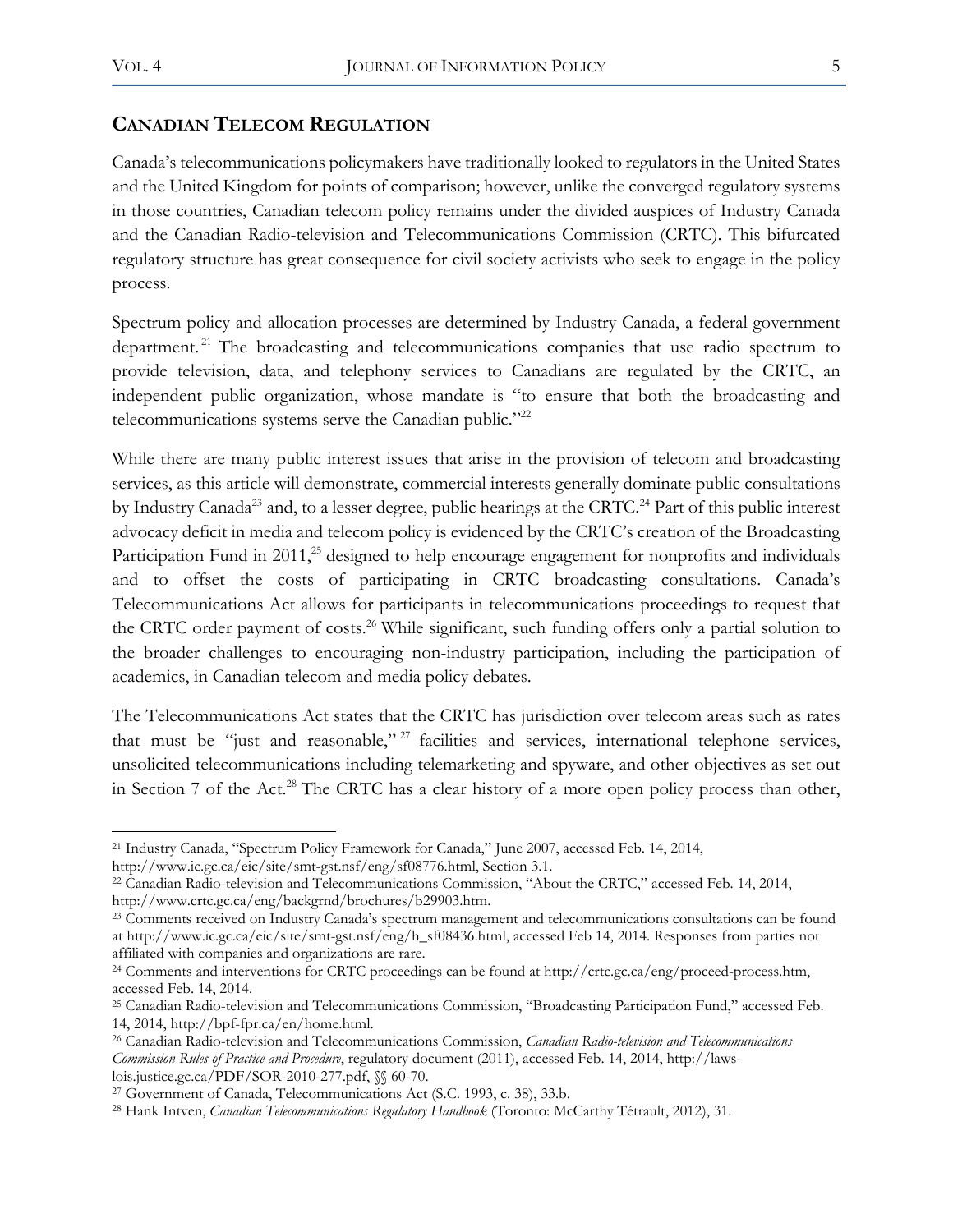more industry-focused government bodies. Robert Babe notes that when the CRTC took over regulation of telecommunications from the Canadian Transport Commission (CTC) in 1976, "in contrast to its predecessor, the CRTC announced it would encourage widespread participation in its proceedings."29 In a similar finding, Dwayne Winseck writes that CTC chair John Gray had "dismissed the idea that 'public interest groups' should contribute to hearings," finding that they were unhelpful in the process.30 The formation of the CRTC was thus a key moment for opening the door to wider public participation in Canadian telecommunication policy. The CRTC facilitates engagement by using the same rules of procedure for telecom and broadcasting and frequently holds public hearings to consult on matters of broad interest.<sup>31</sup>

Industry Canada's consultation process is much less transparent. There are over thirty procedural documents issued by Industry Canada,<sup>32</sup> mostly of a technical nature, and there is little or no effort to encourage public involvement in calls for comment. As Canadian media lawyer Hank Intven writes, "Unlike the CRTC which operates at arm's length from the government, and within a quasi judicial legal framework, Industry Canada operates as an integral part of the government administration."33 Much of the considerable power within Industry Canada is held by the Industry Minister, with the Minister and the department tending to operate behind closed doors. In areas where Industry Canada is the dominant regulator – including the policy, licensing, and regulation of the radio spectrum – the opacity of the policy process results in a more pronounced advocacy deficit.

#### **Case Study 1: Spectrum Regulation by Industry Canada**

In 2011 and 2012, Gregory Taylor and Catherine Middleton made four submissions to Industry Canada on matters of wireless telecom policy (one co-authored with Adam Fiser).34 In each instance they contributed one of the very few non-industry responses to the call for public comments. The limited engagement with the substance of non-industry submissions in the decisions that followed the

<sup>29</sup> Robert Babe, *Telecommunications in Canada: Technology, Industry, and Government* (Toronto: University of Toronto Press, 1990), 168.

<sup>30</sup> Dwayne Winseck, *Reconvergence: A Political Economy of Telecommunications in Canada* (Cresskill, NJ: Hampton Press, 1998), 193.

<sup>31</sup> See the CRTC's Frequently Asked Questions page at http://crtc.gc.ca/eng/faqs.htm, accessed Feb. 14, 2014.

<sup>32</sup> Intven, 94.

<sup>33</sup> Ibid., 93.

<sup>34</sup> Gregory Taylor, Adam Fiser, and Catherine Middleton, "Submission to the Industry Canada Consultation on a Policy and Technical Framework for the Use of Non-Broadcasting Applications in the Television Broadcasting Bands Below 698 MHz Gazette Notice No. SMSE-012-11," Nov. 4, 2011, accessed Feb. 14, 2014, http://www.ic.gc.ca/eic/site/smtgst.nsf/vwapj/smse-012-11-taylor-fiser.pdf/\$FILE/smse-012-11-taylor-fiser.pdf; Gregory Taylor and Catherine Middleton, "Submission to the Industry Canada Consultation on a Policy and Technical Framework for the 700 MHz Band and Aspects Related to Commercial Mobile Spectrum – Canada Gazette Notice No. SMSE-018-10," Feb. 28, 2011, accessed Feb. 14, 2014,

http://www.broadbandresearch.ca/ourresearch/taylor\_middleton\_700MHz\_spectrum\_consultation.pdf; Gregory Taylor and Catherine Middleton, "Response to Consultation on a Licensing Framework for Broadband Radio Service (BRS) – 2500 MHz Band. Canada Gazette Notice No. DGSO-004-12," Nov. 19, 2012, accessed Feb. 14, 2014, http://canadianspectrumpolicyresearch.org/wp-content/uploads/2012/08/Taylor\_Middleton\_2500\_MHZ.pdf; Gregory Taylor and Catherine Middleton, "Response to Consultation on a Licensing Framework for Mobile Broadband Services (MBS) – 700 MHz Band. Canada Gazette Notice No. DGSO-002-12," June 22, 2012, accessed Feb. 14, 2014, http://canadianspectrumpolicyresearch.org/wp-content/uploads/2012/08/Taylor\_Middleton\_700\_MHZ.pdf.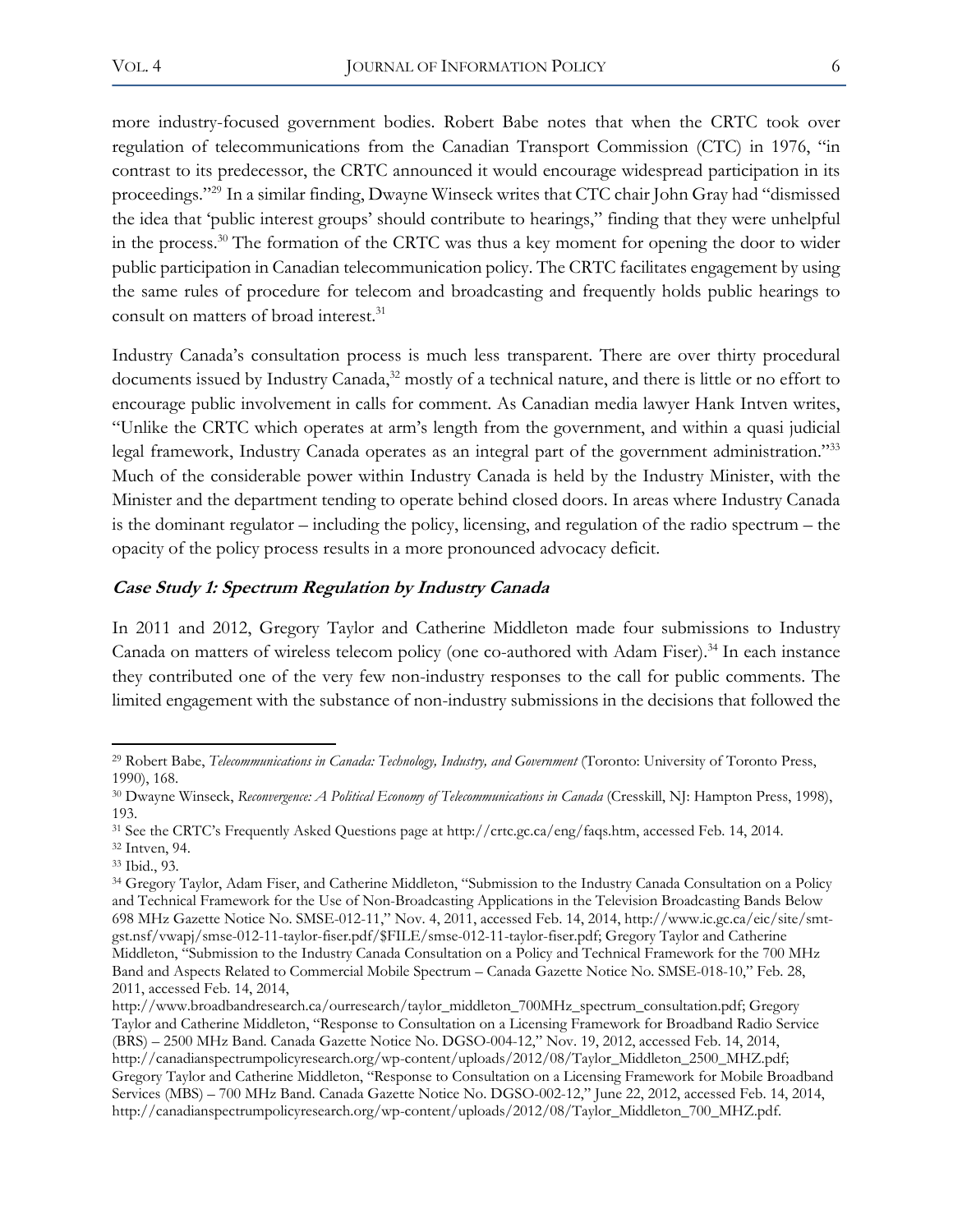consultations suggests a disconnect between Industry Canada's public forum (in this event, written submissions) and the creation of policy.

As a point of contrast, participation in Industry Canada consultations can be framed against a similar policy engagement with Canada's other telecom regulator – the CRTC – which offers a more public vetting of concerns. Previous to his work on spectrum policy, Taylor's research had focused upon Canada's transition to digital television, and since broadcasting is under the exclusive auspices of the CRTC, Taylor spoke before the CRTC on February 3, 2011 at public hearings concerning the takeover of CTV television by Bell Canada.<sup>35</sup> He was preceded that day by spokespeople from Rogers Inc., one of the largest media companies in Canada, and Quebecor, a major vertically-integrated media company based in Quebec. Also given time to speak that day were writers' and directors' guilds, museum representatives, independent broadcasters, and a graduate student, Steven James May, who presented a short film he had made concerning television access in rural Ontario.

The hearings evidenced an obvious imbalance of power: major corporate players were supported by phalanxes of lawyers, while public advocates often spoke individually. However, the CRTC's Rules of Procedure are clear that intervention is part of the process:

- 40. The parties must be heard in the following order at a public hearing: (a) applicants;
- (b) respondents; (c) interveners; and (d) applicants, in reply.36

Applicants are in an advantageous position in this ordering of CRTC hearings as they "bookend" the proceedings. Despite being in an obvious position of weakness for many policy interventions in comparison to well-supported corporate involvement, public participation is an expected part of CRTC hearings. Any individual or group who submits to a CRTC call for comment can ask to appear in person at a hearing. Yet, there is no pretense of an ideal Habermasian public sphere where all speakers are on relatively equal ground in CRTC hearings $37$  – the Commissioners sit at the front of the room on an elevated platform and take turns questioning the presenter. The court-like atmosphere can prove intimidating. Taylor was questioned for ten minutes by then-Chair Konrad von Finckenstein, who disagreed with him over the significance of over-the-air broadcasting in the Canadian communications sector:

THE CHAIRPERSON: I am surprised by your passion about this issue [over-the-air broadcasting]. I understand you work on it and you have written this doctorate dissertation, et cetera. ...But do you really think it is such a big deal?<sup>38</sup>

<sup>35</sup> The agenda for this hearing can be found at http://www.crtc.gc.ca/Broadcast/eng/HEARINGS/2011/ag01\_02.htm, accessed Feb. 14, 2014.

<sup>36</sup> Canadian Radio-television and Telecommunications Commission, *Canadian Radio-television and Telecommunications Commission Rules of Practice and Procedure*, § 40. 37 Habermas.

<sup>38</sup> Canadian Radio-television and Telecommunications Commission, Hearing to Consider the Broadcasting Application by BCE Inc., on Behalf of CTVglobemedia Inc. and Its Licensed Broadcasting Subsidiaries, Feb. 3, 2011, accessed Feb. 14, 2014, http://www.crtc.gc.ca/eng/transcripts/2011/tb0203.html, §§ 3689-3690.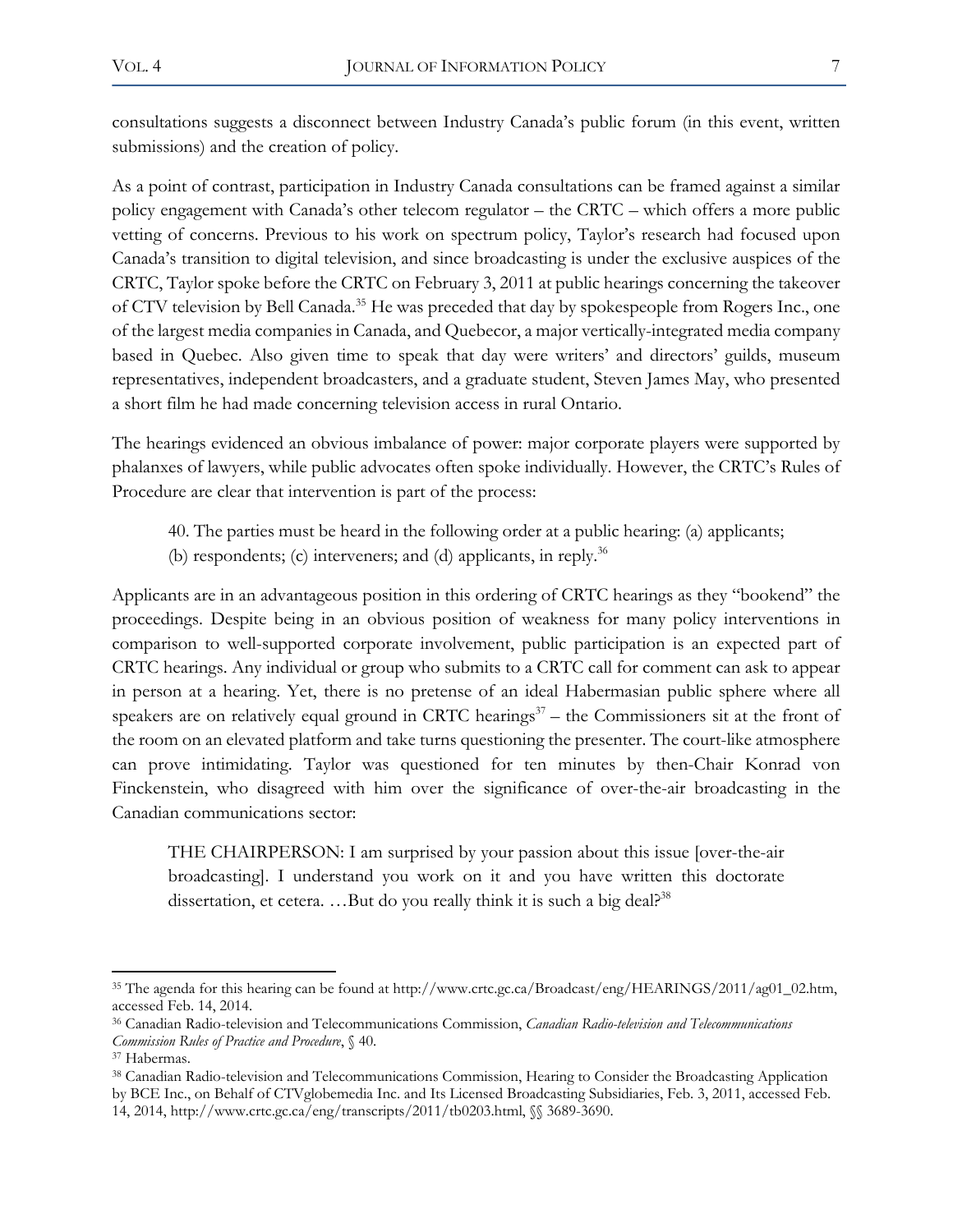Despite the clear disagreement between the Chair and the intervener, Taylor's point, as well as that of unions and graduate students, was heard that day at the highest levels of the public regulator. The hearings were also broadcast live and made available on the website of the cable channel CPAC, and transcripts were made available on the CRTC website. While the CRTC process is not perfectly democratic, these efforts represent an earnest attempt to allow those who are able to attend the time to voice their claims or concerns, and to have their day in (quasi-judicial) court.

Industry Canada, the department responsible for spectrum policy in Canada, operates in a very different manner – one that is far less amenable to public or academic advocacy. Radio frequencies are recognized by Industry Canada as "a finite public resource,"39 yet the public's input into the policy process surrounding this increasingly essential resource is far from any accepted definition of *democratic*. The Spectrum Management and Telecommunications division of Industry Canada does solicit input from individuals and organizations via calls for comment published on the Industry Canada website and in the Canada Gazette. However, actual public engagement is negligible. Significant consultations such as those that preceded the Framework for Spectrum Auctions in Canada consisted entirely of a dialogue between Industry Canada and interested business groups. Only 16 submissions were received for this "public" consultation, and none of them were from advocacy groups or members of the public.40

The legislative impact of this exclusive dialogue between regulator and industry has seen an entrenchment of individualist, "free market" principles at the expense of wider public interest concerns. The 2007 Spectrum Policy Framework for Canada reduced the seven policy objectives of the previous 2002 framework down to one overriding guiding principle: "To maximize the economic and social benefits that Canadians derive from the use of the radio frequency spectrum resource."<sup>41</sup> Industry Canada's 700 MHz spectrum auction framework doubled the license terms of the previous AWS spectrum auction from 10 to 20 years with little rationale offered for this substantial gain for industry.42 Economic interests are clearly at the forefront in Canadian spectrum policy.

Spectrum policy is an esoteric subject that even Canadian communication scholars tend to avoid. Recent calls for comment by Industry Canada have only attracted limited engagement from the academic community. In a University of Alberta analysis of 40 consultations conducted by Industry Canada from 2008 to 2012, the authors found that "in total there were five submissions by academics (individuals whose submissions clearly identified them as being affiliated with a university); however, with the exception of one submission [...] all the remaining submissions originate from Taylor and

<sup>39</sup> Industry Canada, "Framework for Spectrum Auctions in Canada," Mar. 2011, accessed Feb. 15, 2014,

http://www.ic.gc.ca/eic/site/smt-gst.nsf/eng/sf01626.html. 40 Industry Canada, "Decisions on the Revisions to the Framework for Spectrum Auctions in Canada and Other Related Issues," Mar. 2011, accessed Feb. 15, 2014, http://www.ic.gc.ca/eic/site/smt-gst.nsf/eng/sf10001.html. 41 Industry Canada, "Spectrum Policy Framework for Canada."

<sup>42</sup> Gregory Taylor, "Oil in the Ether: A Critical History of Spectrum Auctions in Canada," *Canadian Journal of Communication* 38, no. 1 (2013): 125.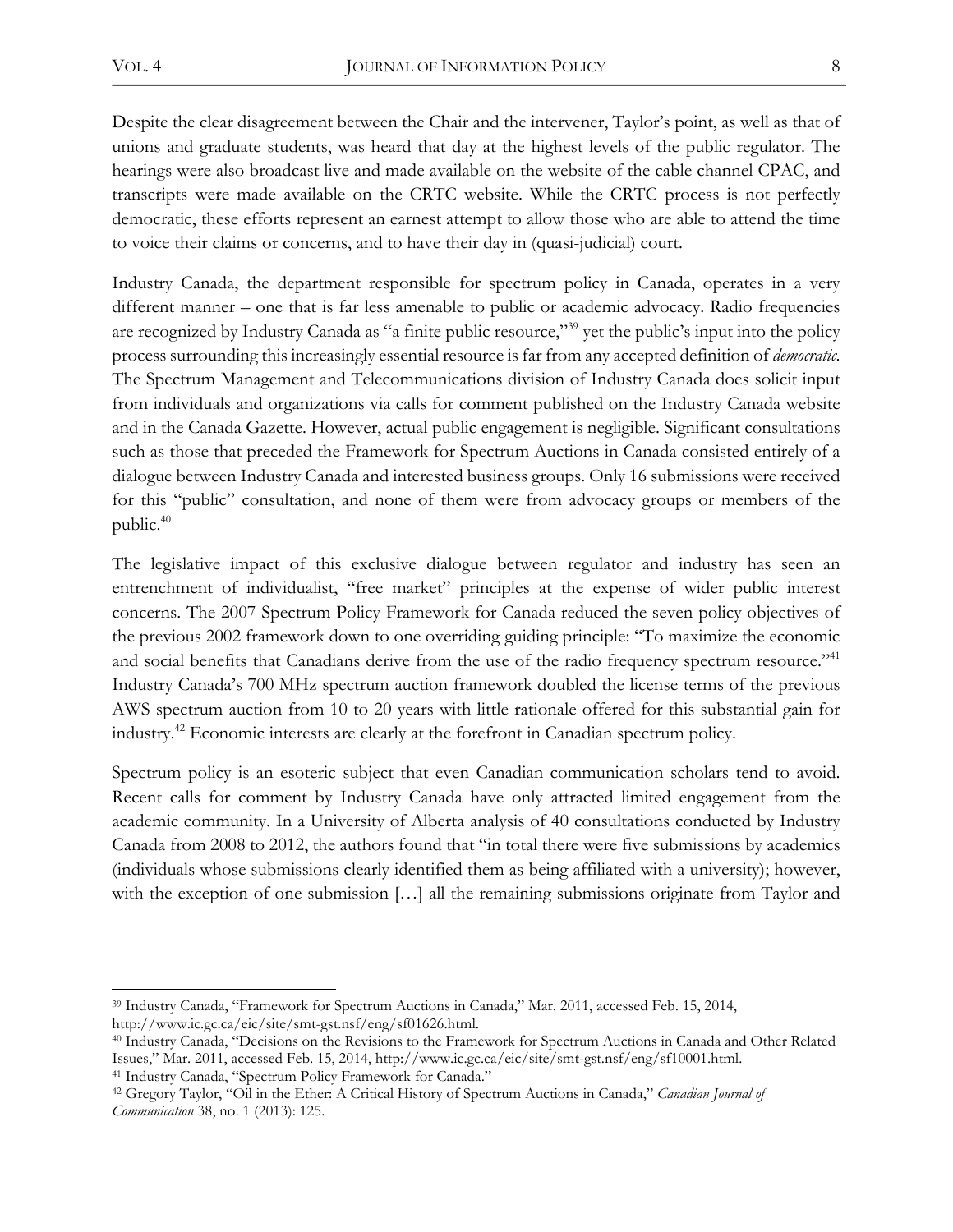Middleton (with one submission also including Fiser)."43 Canada has a proud history of political economy research in the field of communications (Dallas Smythe, Harold Innis, Robert Babe, Robin Mansell, Bill Melody, Dwayne Winseck), yet outside of a few engaged economists,<sup>44</sup> the area of spectrum policy has remained fairly quiet in academic circles even though wireless communications has grown exponentially in recent years.

The few public advocates who did submit to these Industry Canada hearings discovered that there is little sense that one's voice is truly being heard or points taken into consideration. Advocates engaging with Industry Canada often must be content with just having their submission listed on the department's website. Of the eight individual submissions to Industry Canada following the call for comment for the 700 MHz auction policy, six were not discussed in the final document. The only submission from academics (Taylor and Middleton) was mentioned three times in the policy document,<sup>45</sup> although none of their ideas received any engagement beyond a passing mention.<sup>46</sup> Taylor and Middleton's submission had been developed in consultation with labour groups and activists, who found common ground around issues such as license term lengths and the need for either a set-aside or a spectrum cap. Submissions by different advocacy groups were not uniform but exhibited areas of agreement. Though the government did incorporate a spectrum cap into the 700 MHz auction, there was no evidence that the efforts of advocates had played a role in this decision.

The authors of the University of Alberta report conclude that increased scrutiny of the consultation process by media and academics is necessary to reduce the risk of regulatory capture.47 In *The Irony of Regulatory Reform*, Robert Horwitz describes "regulatory capture" as an instance when a regulatory agency "systematically favors the private interests of regulated parties and systematically ignores the public interest."48 Despite a public battle between the Canadian government and the major wireless providers in the summer of 2013, <sup>49</sup> there is clearly a comfortable relationship between telecommunications firms and Industry Canada. Unlike the public hearings of the CRTC, audiences with decision makers at Industry Canada are carried out via lobbyists in closed-door meetings. Two recently retired federal government cabinet members, Jim Prentice (a former Industry Minister) and Stockwell Day, now serve on the Board of Directors of Canadian telcos Bell and Telus, respectively.

<sup>43</sup> Michael B. McNally, Brandy Mowatt, and Lilian Pintos, "Industry Canada's Spectrum Management Consultations: Democratic Participation or Regulatory Capture," paper presented at the Canadian Communication Association Annual Conference, Victoria, BC, June 7, 2013.

<sup>44</sup> Richard D. French, "Spectrum Auctions 101," *Optimum Online – The Journal of Public Sector Management* 38, no. 2 (2008), accessed Feb. 15, 2014, http://www.optimumonline.ca/print.phtml?e=mesokurj&id=305. 45 Industry Canada, "Policy and Technical Framework: Mobile Broadband Services (MBS) – 700 MHz Band, Broadband

Radio Service (BRS) – 2500 MHz Band," Mar. 2012, accessed Feb. 15, 2014, http://www.ic.gc.ca/eic/site/smtgst.nsf/eng/sf10121.html.

<sup>46</sup> McNally, Mowatt, and Pintos.

<sup>47</sup> For an overview, see Marver H. Bernstein, *Regulating Business by Independent Commission* (Princeton: Princeton University Press, 1955). For a discussion of the CRTC and regulatory capture see Wolfgang Hoffmann-Riem, *Regulating Media: The*  Licensing and Supervision of Broadcasting in Six Countries (New York: Guilford Publications, 1996), 218.<br><sup>48</sup> Robert Britt Horwitz, The Irony of Regulatory Reform: The Deregulation of American Telecommunications (New York:

University Press, 1991), 29.

<sup>49</sup> See the incumbent telcos' "Fair for Canada" campaign at fairforcanada.ca and Industry Canada's rebuttal (outlining the Canadian government's wireless policy) at http://www.ic.gc.ca/eic/site/icgc.nsf/eng/07389.html.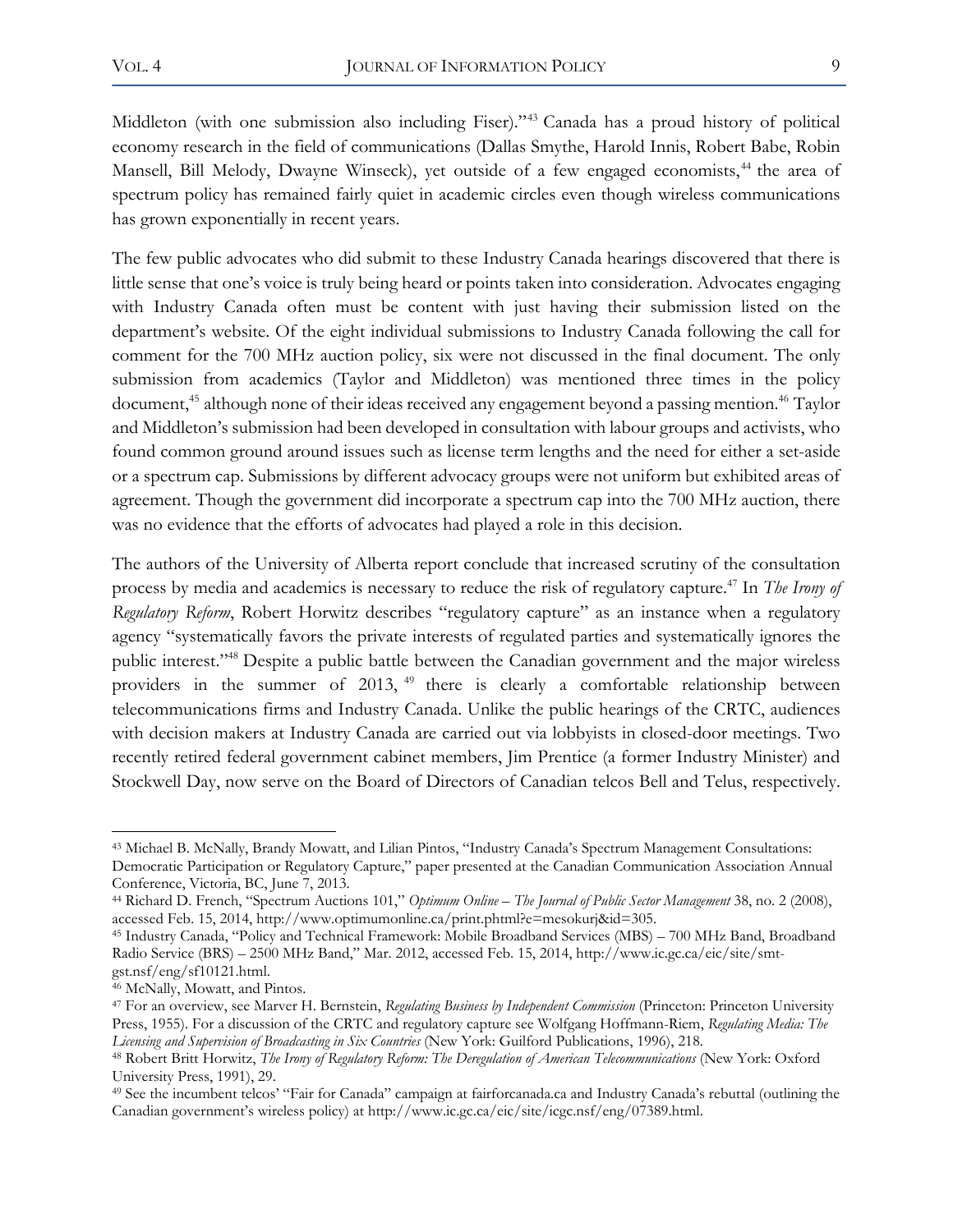Bernard Lord, the former Conservative Premier of the province of New Brunswick, leads the Canadian Wireless Telecommunications Association, the lobby group representing Canadian wireless providers.

Another example of Industry Canada's lack of responsiveness to public consultations is apparent in the 2010 Digital Economy Consultation, designed to seek input on the development of a digital strategy for Canada. This rare but broad-based public consultation from Industry Canada (in partnership with the Human Resources and Skills Development department and the Canadian Heritage and Official Languages department) held great promise for future advocacy within this branch of the federal government. The consultation was enthusiastically embraced: more than 2000 Canadians seized this moment to let their views be known on the various avenues open to Canada in the age of digital connectivity. 50 On July 6, 2010 Taylor submitted a proposal entitled "The Multiplexing Option for Digital Television," drawing upon his recently completed doctoral thesis at McGill University, *Canadian Broadcasting Regulation and the Digital Television Transition*. It seemed a perfect opportunity to combine new and timely academic research with policy advocacy. The Digital Economy consultation was thus met with a heightened degree of promise that Canada would join most advanced nations (United States, United Kingdom, Germany, Australia) in spelling out clear national objectives for digital media that draw upon extensive public input.<sup>51</sup> This was a bold and welcome initiative from the usually publicly disengaged Industry Canada.

There is a key problem with Canada's Digital Economy Strategy, however – as of this writing it does not exist. No response was ever given to the over 2000 submissions responding to the consultation. This great experiment in public consultation is by any measurement a dismal failure. Despite the fact that the Digital Economy Strategy remains speculative, Industry Canada has repeatedly trumpeted its virtues. In 2011, the government of Canada announced that the "Budget 2011 sets the stage for the release of Canada's Digital Economy Strategy later this spring."52 The strategy was not tabled then and no reason has ever been given for the delay. In March 2012, Industry Canada released the long-awaited *Policy and Technical Framework for Mobile Broadband Services (MBS) – 700 MHz Band Broadband Radio Service (BRS) – 2500 MHz Band*, which made public the plan for the auction of Canada's digital dividend. It begins with the bold policy objective that:

The Government of Canada is committed, through Canada's Digital Economy Strategy, to ensuring that consumers, businesses and public institutions benefit from

<sup>50</sup> For archived submissions, see Government of Canada, "The Digital Economy in Canada," accessed Feb. 15, 2014, http://www.ic.gc.ca/eic/site/028.nsf/eng/h\_00023.html. 51 The policy proposals for the four nations mentioned can be found respectively in *National Broadband Plan: Connecting* 

*America* (USA), http://www.broadband.gov/; *Government Digital Strategy* (UK),

https://www.gov.uk/government/collections/government-digital-strategy-reports-and-research#the-governmentdigital-strategy; *Digital Germany 2015*, http://www.bmwi.de/English/Redaktion/Pdf/ict-strategy-digital-germany-2015,property%3Dpdf; and *National Digital Economy Strategy* (Australia),

http://www.archive.dbcde.gov.au/2013/september/national\_digital\_economy\_strategy. 52 Government of Canada, "Budget 2011: The Next Phase of Canada's Economic Action Plan – A Low-Tax Plan for Jobs and Growth," June 6, 2011, accessed Feb. 15, 2014, http://www.budget.gc.ca/2011/plan/chap4-eng.html, Chapter 4.3.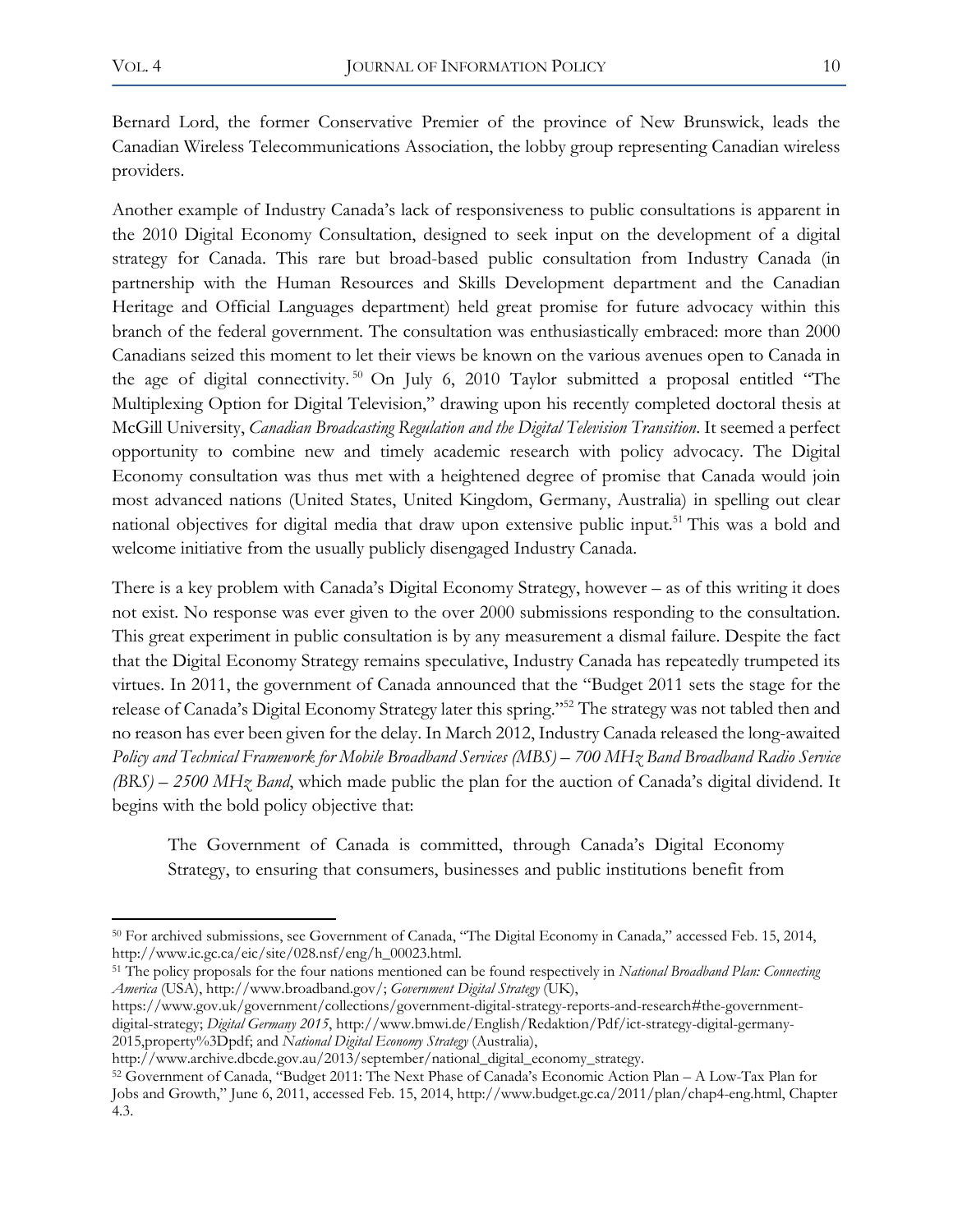Thus, the policy that establishes the framework for managing the most coveted spectrum in Canada is largely based upon a phantom federal report. Indeed, the absent Digital Economy Strategy has become an object of ridicule in Canadian policy circles. Noted Canadian legal scholar Michael Geist refers to Canada's Digital Economy Strategy as the Canadian government's "Penske File" – a reference to an episode of *Seinfeld* in which the Penske File was a much-discussed but non-existent work project.<sup>54</sup>

The lack of opportunities for, and responsiveness to, public input at Industry Canada stands in contrast to the effort made at the CRTC to offer public hearings accommodating a range of voices. The CRTC has demonstrated a stronger history than Industry Canada of holding public consultations, and therefore channels for advocacy, which are a key part of the policy process. There is a clear legislative foundation for the CRTC's greater public outreach: Section 60 of the CRTC's Rules of Procedure grants the commission the ability to award funding to a party "that considers that they do not have sufficient financial resources to participate effectively in a proceeding."55 However, because intervener costs under the Telecommunications Act are awarded *ex post* and do not constitute an assured stream of funding, they are poorly positioned to ensure participation in the manner that truly inclusive telecom policy requires. The Broadcasting Act does not address intervener costs, although the House of Commons Standing Committee on Canadian Heritage recommended in 2003 that this be reexamined.<sup>56</sup> Like much of that extensive report, the government took no action on the recommendation and any attempt to encourage non-industry involvement in public hearings was left to the regulator. The public forum that accompanies CRTC policymaking is thus far from ideal, but the process experienced by Taylor when attempting to engage with the two regulators shows a far more open and public process at the CRTC.

#### **Case Study 2: Wireless Code at the CRTC**

As the independent federal regulator of broadcasting and telecommunications, reporting to Parliament through the Minister of Canadian Heritage, the Canadian Radio-television and Telecommunications Commission can be contrasted against Industry Canada in a policymaking context. Composed of a Chair (currently Jean-Pierre Blais), two Vice-Chairs, and six Commissioners representing all regions of the country, the CRTC solicits input on regulatory decisions, and then creates regulations and policies that are binding but can be appealed to, and in rare cases are overruled by, the Cabinet. The

<sup>53</sup> Industry Canada, "Policy and Technical Framework: Mobile Broadband Services (MBS) – 700 MHz Band, Broadband Radio Service (BRS) – 2500 MHz Band," § A4.

<sup>54</sup> Michael Geist, "Geist: Digital Economy Strategy Has Become Federal Government's 'Penske File'," *Toronto Star*, Nov. 26, 2011, accessed Feb. 15, 2014,

http://www.thestar.com/business/tech\_news/2011/11/26/geist\_digital\_economy\_strategy\_has\_become\_federal\_gove rnments\_penske\_file.html.

<sup>55</sup> Canadian Radio-television and Telecommunications Commission, *Canadian Radio-television and Telecommunications Commission Rules of Practice and Procedure*, § 60.<br><sup>56</sup> Parliament of Canada, Standing Committee on Canadian Heritage, *Our Cultural Sovereignty: The Second Century of Canadian* 

*Broadcasting* (Ottawa: Standing Committee on Canadian Heritage, 2003), Recommendation 15.6.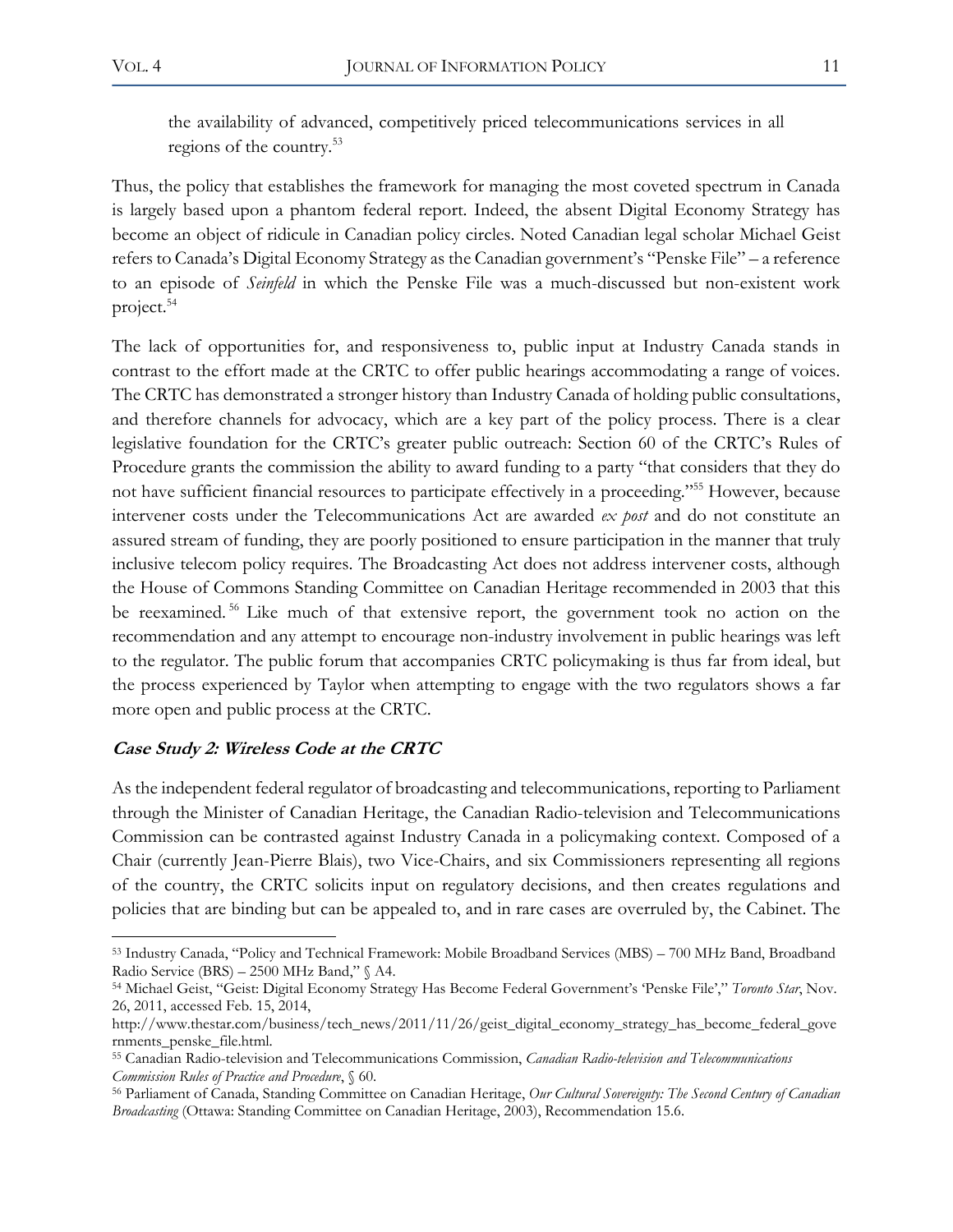CRTC has consistently held public consultations on issues such as media convergence, content, access, and broadcast definitions.<sup>57</sup>

One such public consultation with a relatively high profile was the 2012-2013 consultation on the development of a mandatory Wireless Code for mobile operators, designed to benefit Canadians by providing more transparent service policies and consumer contracts for mobile phone and data services. The Wireless Code was proposed in October 2012, with the final version released in June 2013 after an intervention period, an in-person oral hearing, and a comment and reply period. The main issues debated throughout these proceedings included the provision of additional and clearer information about wireless services to consumers, the addition of a Personalized Information Summary that would outline how the main elements of the wireless service contract apply to individual consumers, the status of the "device subsidy" as a program for financing handsets, and the standard three-year contract along with prohibitive termination fees that had tended to prevent consumers from switching providers.

Parties participating in the oral hearings included industry representatives (the "big three" mobile operators – Rogers, Bell, and Telus; four regional companies; three new entrants; and the Canadian Wireless Telecommunications Association), nonprofits (organized into six groups), government representatives (three provincial, one federal), academics (the authors and their colleagues and one other post-doctoral researcher), and individuals (ten). While industry representatives tended to be the most active participants in the consultation and received the most time to speak at the oral hearings, the CRTC designed the consultation to generate a significant amount of non-industry input through a publicity campaign and channels such as an online comment portal that was open during the oral hearings. Significant obstacles to participation included the challenge of navigating the bureaucratic online submission system for interventions and replies, the financial and temporal costs of travelling to Ottawa-Gatineau for the hearings, and the often obscure legal and technical language deployed throughout the consultation. The CRTC's efforts to open up participation in other ways shows an attempt to acknowledge public concerns about the provision of wireless service as an essential component of the national communications infrastructure.

Catherine Middleton and Tamara Shepherd's submissions to the Wireless Code consultations (coauthored with Barbara Crow, Leslie Regan Shade, and Kim Sawchuk) used an infrastructural perspective to offer a research-based intervention into the Wireless Code consultation.<sup>58</sup> A researchbased picture of how certain groups of Canadians negotiate relatively high costs within the wireless marketplace was created through the compilation of the authors' separate studies about youth and seniors. The micro perspective of individuals' uses of and understanding of the economics of wireless

<sup>57</sup> Shade, "Public Interest Activism in Canadian ICT Policy: Blowin' in the Policy Winds," 110-111; Darin David Barney, *Communication Technology: The Canadian Democratic Audit* (Vancouver: UBC Press, 2005), 24-67. 58 Catherine Middleton, Tamara Shepherd, Leslie Regan Shade, Kim Sawchuk, and Barbara Crow, "Intervention

Regarding the Consultation on Proceeding to Establish a Mandatory Code for Mobile Wireless Services: Telecom Notice of Consultation CRTC 2012-557," Feb. 12, 2013, accessed Feb. 15, 2014,

https://services.crtc.gc.ca/pub/ListeInterventionList/Default-Defaut.aspx?en=2012-557&dt=c&Lang=e (Intervention #1063).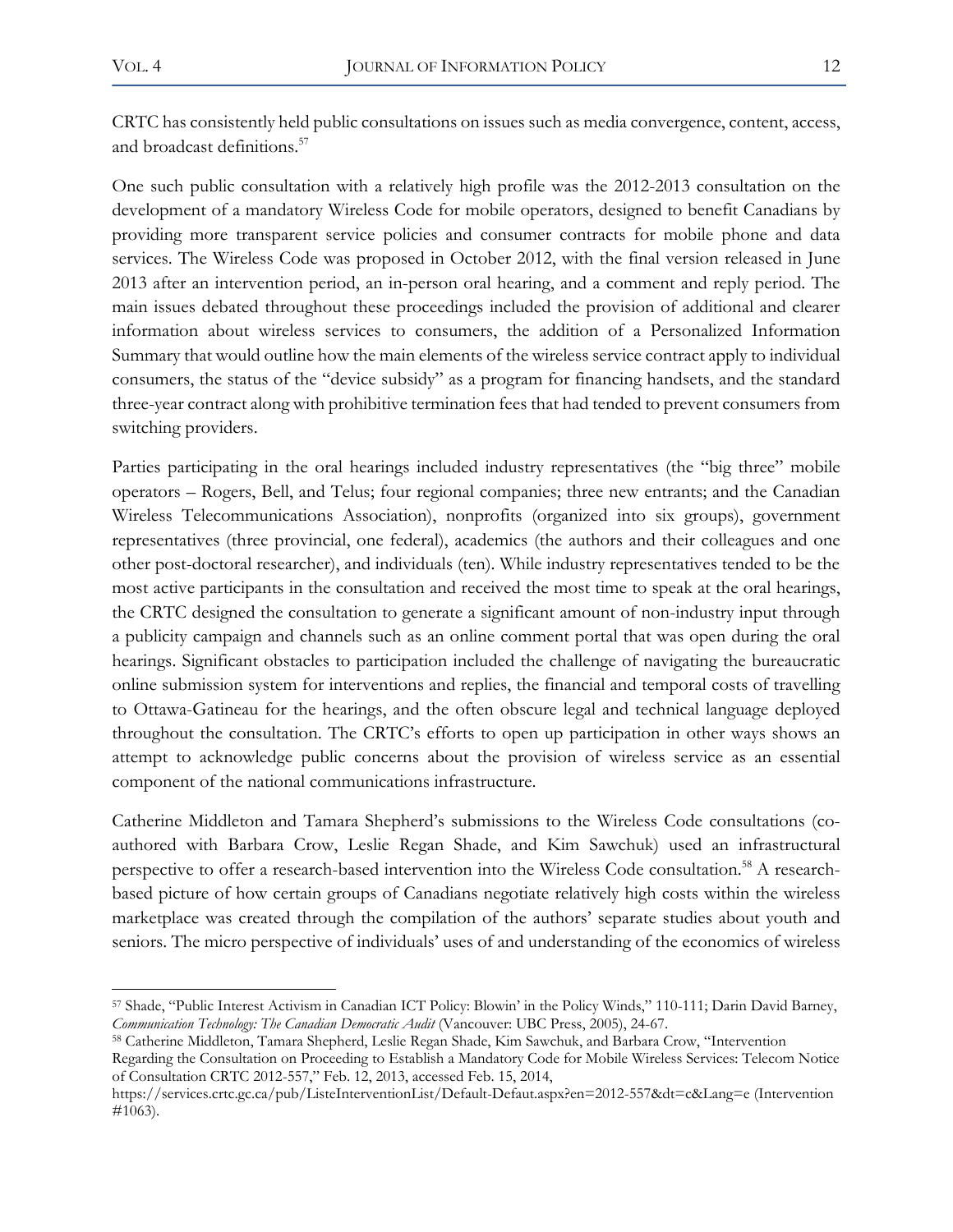service provision was situated within a more macro perspective of national regulatory strategies, in order to suggest how that marketplace might take cues from other similar jurisdictions. Such a broad account of the Canadian wireless landscape, in an international context, was important for the authors to provide because they were the only communication scholars participating in the consultation.

The intervention presented evidence suggesting that both misunderstandings and structural issues around costs were prohibiting many Canadians from participating fully in wireless communications. The authors proposed that prevalent misunderstandings could be mitigated by the development of a Wireless Code that made the language of contracts clearer and more transparent, and the terms of service more flexible to accommodate the needs of different groups. The precedent for such a code had been established in similar jurisdictions.<sup>59</sup> For example, in Australia the Telecommunications Consumer Protections (TCP) Code was instituted by the industry association Communications Alliance in May 2012; in the United Kingdom the federal regulator Ofcom enshrined a Code of Practice as far back as 2007 for the sales and marketing of subscriptions to mobile networks.<sup>60</sup> Ofcom has also developed a number of important consumer empowerment resources for navigating mobile services and fees. <sup>61</sup> The authors' intervention recommended that similar resources should be developed by the CRTC as part of its public outreach activities. The authors argued that the Code also needed to address structural barriers to affordability, and this could take the form of reining in the powers of the big three companies, regulating roaming rates through price caps, and increasing the competitiveness of the market by implementing more consumer-friendly contract terms.

The authors' attempt to intervene on behalf of a non-industry, academic perspective took form in a series of written submissions along with participation in the oral hearing. At the hearing held in Ottawa-Gatineau in February 2013, Middleton, Shepherd, and Crow presented their research to the CRTC Chair and Commissioners. Attending the hearings was itself a crucial facet of the process of participation; through that experience, it became clear how the various parties addressed each other through the quasi-judicial protocol of the CRTC. Being physically present at the hearings also enabled a more reflexive self-positioning in the authors' subsequent consultation documents, including the Comment and Final Reply, submitted toward the conclusion of the consultation period in March 2013. The Comment sought to emphasize a public interest perspective by revisiting some of the questions that had been posed to the authors by the commissioners during the hearing, organized into specific recommendations on the application, administration, and content of the Code.<sup>62</sup> Additionally, a note

<sup>59</sup> We did not highlight efforts of the FCC in the United States as part of this submission, but note that the US regulator has taken action on issues like bill shock. See Federal Communications Commission, "FCC Marks Milestone in Effort to Eliminate 'Bill Shock'," Apr. 18, 2013, accessed Feb. 15, 2014, http://www.fcc.gov/document/fcc-marks-milestoneeffort-eliminate-bill-shock.

<sup>60</sup> Communications Alliance Ltd., "Telecommunications Consumer Protections Code, Industry Code C628:2012" (2012), accessed Feb. 15, 2014, http://www.commsalliance.com.au/Documents/all/codes/c628; Ofcom, "Code of Practice for the Sales and Marketing of Subscriptions to Mobile Networks" (2007), accessed Feb. 15, 2014,

http://stakeholders.ofcom.org.uk/binaries/telecoms/policy/mobile/cop.pdf.<br><sup>61</sup> Ofcom offers a variety of guides and tools for consumers at http://consumers.ofcom.org.uk/guides/.<br><sup>62</sup> Catherine Middleton, Tamara Shepherd, L the Consultation on Proceeding to Establish a Mandatory Code for Mobile Wireless Services: Telecom Notice of Consultation CRTC 2012-557," Mar. 5, 2013, accessed Feb. 15, 2014,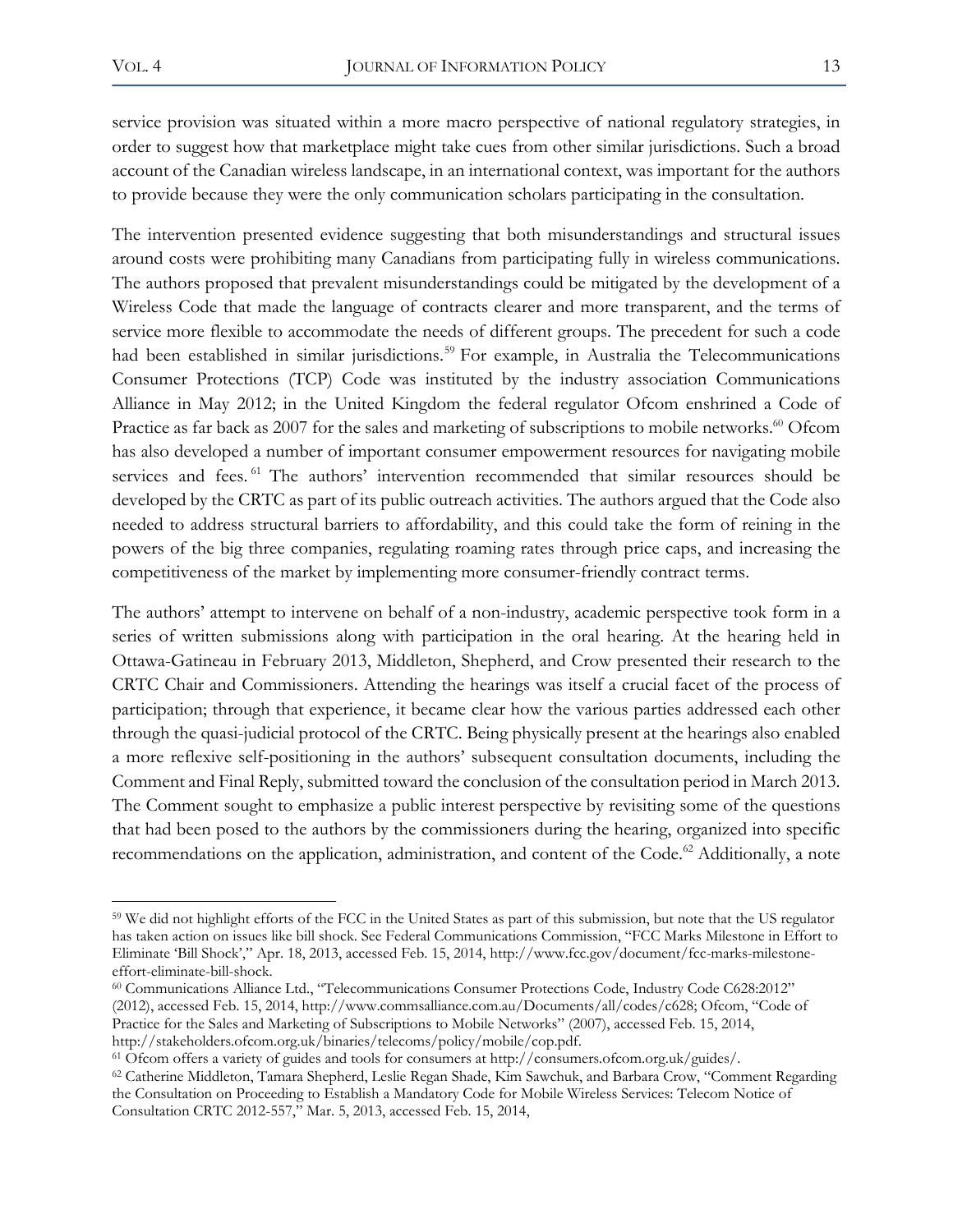about the continued lack of competition regulation as the basis for many of the problems with wireless service provisions was included in the Final Reply, although one of the circumstantial challenges of articulating this perspective among the group of authors was that it stemmed from a more marketbased approach that was not shared by all members of the group. As such, the note about competition was couched in terms of regulation, of which competition regulation was one of a number of legislative tools that the CRTC might consider for ensuring that Canadians have access to wireless infrastructure. By the conclusion of the consultation, the challenges of policy advocacy within a bureaucratic context – where the CRTC has little jurisdiction on competition issues – became increasingly evident. The central purpose of mentioning competition in the documents was therefore to have it included in the public record, as an initial step in the incremental process of policy change.

Reactions to the eventual release of the Wireless Code on June 3, 2013 showed how even incremental policy changes can be contentious. The Code contains provisions that place a cap on roaming charges of \$100 and on data overage fees of \$50, and that allow for devices to be unlocked from specific carrier networks and for consumers to cancel their contracts after two years with no penalty.<sup>63</sup> These provisions represent a step toward acknowledging Canadians' wireless service needs by making a number of limited concessions to consumers, even though many of Code's provisions show a lingering tendency to use the legal language of industry rather than that of consumers, or indeed of citizens. For example, the definition of *unlimited services* includes the clause "A service provider must not limit the use of a service purchased on an unlimited basis unless these limits are clearly explained in the fair use policy." As such, contrary to reasonable expectations that *unlimited* means unlimited, providers are allowed to define *unlimited* on their own terms. Despite such industry-friendly provisions, the Code was met with opposition from industry players, who in July 2013 filed a motion in the Federal Court of Appeals that challenged certain parts of the Wireless Code. According to the CRTC's decision, the code must apply to all wireless service contracts by June 3, 2015. The appeal takes issue with this deadline, claiming that the retrospective application of the Code to existing contracts that will still be in force in 2015 represents an overstepping of the CRTC's regulatory powers. The CRTC in turn responded to the motion by claiming that the service providers agreed to these terms throughout the consultation period and even afterward, when companies such as Telus began advertising two-year as opposed to three-year contracts. In September 2013, the leave to appeal was granted by the Federal Court of Appeal, meaning that the incumbents can, as of the time of writing, follow up with a formal appeal of the Wireless Code's retroactive application.<sup>64</sup> The back-and-forth around the motion for appeal indicates how intervening as scholars in a proceeding mired in bureaucratization often entails coming up against legal particularities that obscure deeper issues such as the implications of wireless service provision on citizen rights to communicate.<sup>65</sup>

https://services.crtc.gc.ca/pub/ListeInterventionList/Default-Defaut.aspx?en=2012-557&dt=f&lang=e (Intervention #1127).

<sup>63</sup> Canadian Radio-television and Telecommunications Commission, "The Wireless Code," Telecom Regulatory Policy 2013-271, June 2013, accessed Feb. 15, 2014, http://www.crtc.gc.ca/eng/info\_sht/t14.htm.<br><sup>64</sup> Bell Canada v. Amtelecom, Federal Court of Appeals Docket 13-A-25 (Sept. 24, 2013).<br><sup>65</sup> For a comprehensive analysis of the "ri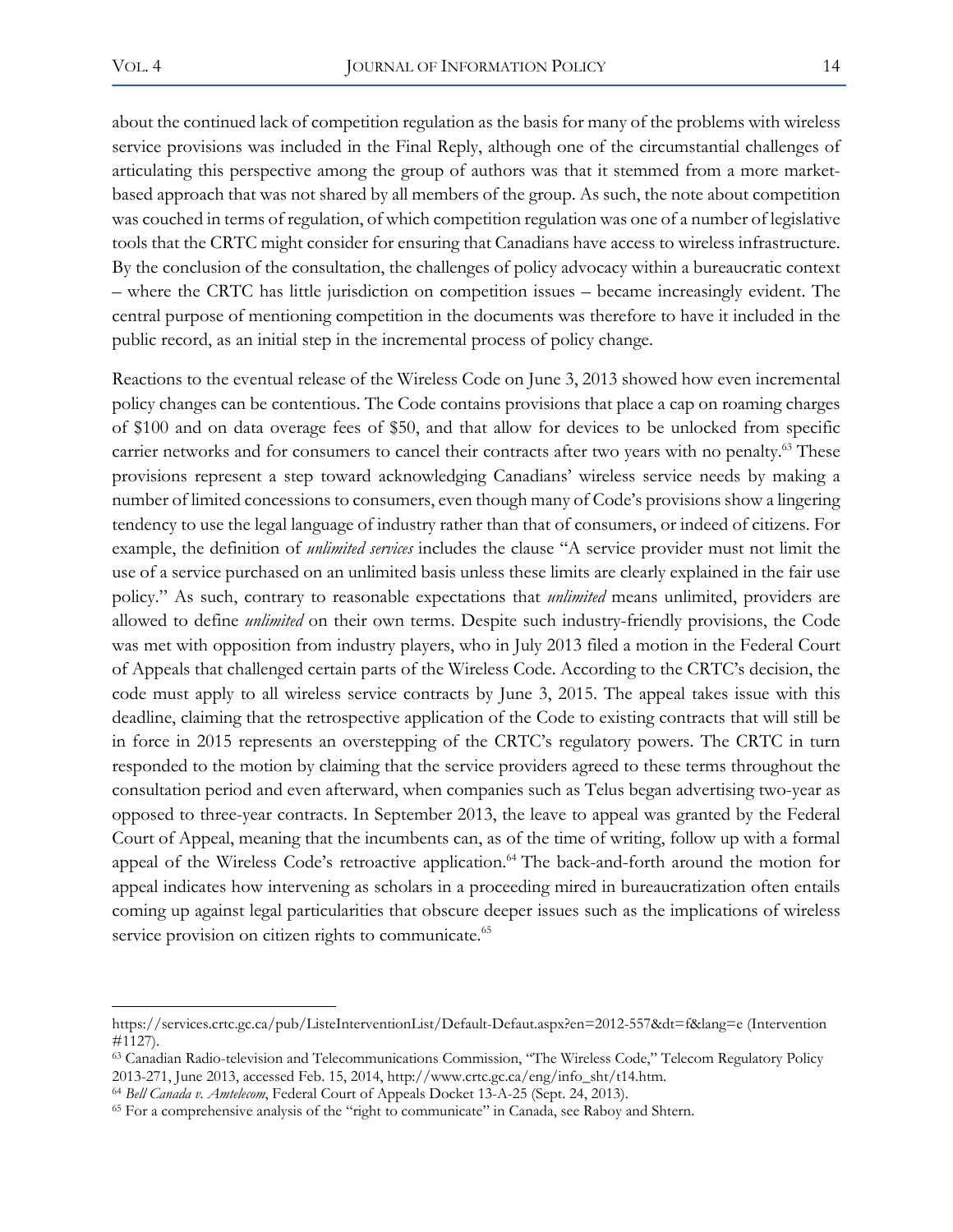outcomes of the Wireless Code in this regard is the CRTC's attempt to create consumer outreach and empowerment materials – something the authors suggested at the hearing – including an infographic that conveys the Code's benefits, a checklist of consumer rights, and a promotional YouTube video.<sup>66</sup> The rights-based language used in these materials suggests that a research-based approach to defining the public interest may have been significant in influencing the CRTC's development of public outreach materials in conjunction with the Wireless Code. The authors' contributions were also cited concerning the issue of privacy, where wireless service providers were held to the standards of federal privacy law with regard to the protection of consumers' personal information.

In reflecting upon the process that led to these eventual outcomes, it is important to acknowledge that becoming participants in the Wireless Code hearing in the first place came about relatively spontaneously, as existing programs of research related to the issues debated in the consultations were assembled together close to the CRTC deadlines. The somewhat spontaneous decision to intervene in these proceedings thus invoked the same kinds of political stakes as in George Marcus's framework for circumstantial activism within multi-sited ethnography.<sup>67</sup> Within anthropological research, Marcus outlines how examining culture from a world-system standpoint requires researchers "to pursue the more open-ended and speculative course of constructing subjects by simultaneously constructing the discontinuous contexts in which they act and are acted upon."68 This involves forging connections between discontinuous moments or sites as part of a systems approach to culture, while simultaneously acknowledging the constructed nature of such connections. In this way, circumstantial activism entails using researcher positionality to reflexively inform a micro-politics around the representation of people's activities and connections between and across disparate sites.

Analogous to Marcus's ethnographer, who becomes a "circumstantial activist" through the "peripatetic, translative mapping" of research and personal commitments onto discontinuous sites of research,<sup>69</sup> the policy researcher engages in circumstantial advocacy in the act of translation, whereby research results get mapped onto the terrain of policymaking according to a micro-politics of positionality. In the Wireless Code consultations, for instance, the contingent process of participation reflected some of what Marcus characterizes as the comparative dimension of circumstantial advocacy, where mapping multiple sites – in this case, qualitative accounts of how diverse groups relate to Canadian wireless service provision – is an uneven and constructive process.<sup>70</sup> From both a scholar's and an advocate's perspective, the public interest implied in the work was constructed actively across

<sup>&</sup>lt;sup>66</sup> The infographic is available at http://crtc.gc.ca/eng/info\_sht/t16.htm; the checklist at

http://crtc.gc.ca/eng/info\_sht/t15.htm; and the YouTube video at

http://www.youtube.com/watch?v=vNuIejPTRGE.<br><sup>67</sup> George E. Marcus, "Ethnography in/of the World System: The Emergence of Multi-Sited Ethnography," *Annual Review of Anthropology* 24 (1995): 95-117; George E. Marcus, *Ethnography through Thick and Thin* (Princeton: Princeton University Press, 1998).

<sup>68</sup> Marcus, "Ethnography in/of the World System: The Emergence of Multi-Sited Ethnography," 98. 69 Ibid., 114.

<sup>70</sup> Ibid., 102.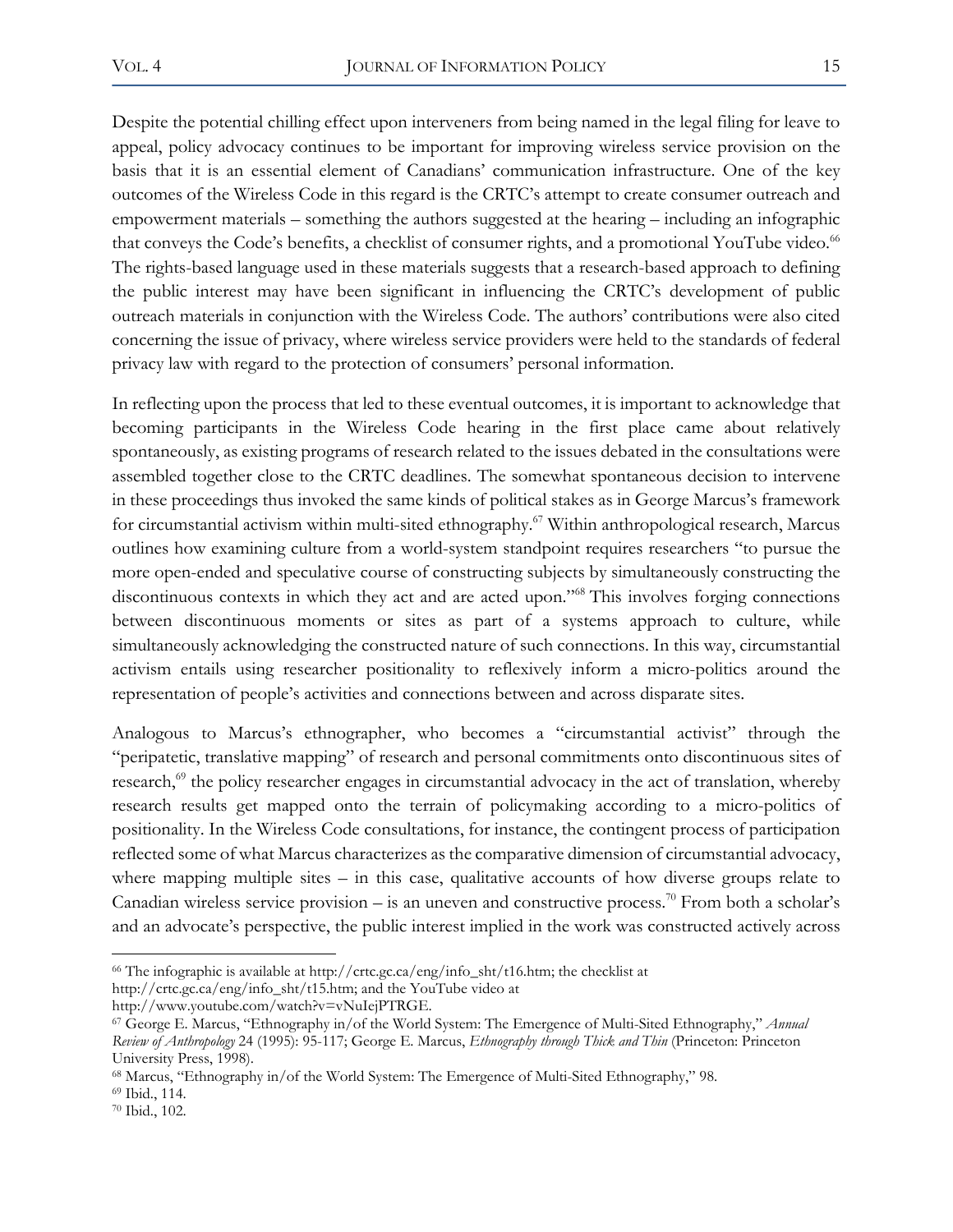a range of materials from existing programs of research. For example, the results of separate studies on youth and seniors were compiled together, which served to bring into relief the similarities between the two groups in terms of their wireless communication needs – similarities that were in turn consolidated into a more unified public interest perspective. Researcher positioning conditioned this process, in which a reflexive orientation to the work of policy advocacy involved attempts to explicitly locate the position of researchers "within the terrain being mapped."<sup>71</sup> In this sense, the authors' attempt to articulate a coherent public interest perspective by drawing on diverse academic work entailed a reflexive negotiation of personal political stakes in the Wireless Code debates.

The impact of academic policy participation in the context of the CRTC's public consultations, while seemingly better than in the proceedings of Industry Canada, remains unclear. The uncertain outcomes of participating in the Wireless Code consultation indicate how the role of circumstantial advocate can be defined in terms of adequacy, in which the goal of researchers tends to be concerned with making "an intervention in the very way that problems are conceptualized."<sup>72</sup> The conceptual impact of the authors' interventions might be seen particularly in the framing of wireless service as necessary communications infrastructure, which should be more affordable and simple to understand in order "to ensure that Canadians have access to a world-class communication system."<sup>73</sup> Yet concrete outcomes of the more critical components of the research-based intervention were also limited in many ways by the bureaucratic structure of the consultations and the prevailing hegemony of the citizen as individual consumer.

The contingent and yet constructive experience of participating in the consultation thus offers an illustration of how circumstantial advocacy is a necessarily uneven process, in which the larger power asymmetries in policymaking are broken through in smaller tactical moments of subversion. Adding nuance to the discourses around Canadians' relationship to wireless service was one such productive moment in this particular case of circumstantial advocacy. Another was more directly related to the process of research as opposed to policymaking, in which participating in the consultations has contributed to the authors' dynamic programs of research by substantiating scholarly analysis within the realm of policy debates. In this sense, participating in the consultation process was rewarding partly as a result of the CRTC's attempts to integrate a degree of public input into its development of a Wireless Code. Even though this process was not completely seamless or balanced, it represents a genuine attempt by the regulator to acknowledge the public interest. One further outcome of this acknowledgement has been to encourage the authors to continue this program of research and advocacy by tracking the code's impact and effectiveness once it comes into effect, while also producing academic analysis that attempts to bridge some of the conceptual and procedural gaps between scholarship and advocacy. As circumstantial advocates, the authors continue to work on translating a research-based perspective into the terms of public regulatory debates.

<sup>71</sup> Ibid., 112.

<sup>72</sup> Christine Hine, "Multi-Sited Ethnography as a Middle Range Methodology for Contemporary STS," *Science, Technology*   $<> Human Values$  32, no. 6 (2007): 656.<br><sup>73</sup> Canadian Radio-television and Telecommunications Commission, "The Wireless Code."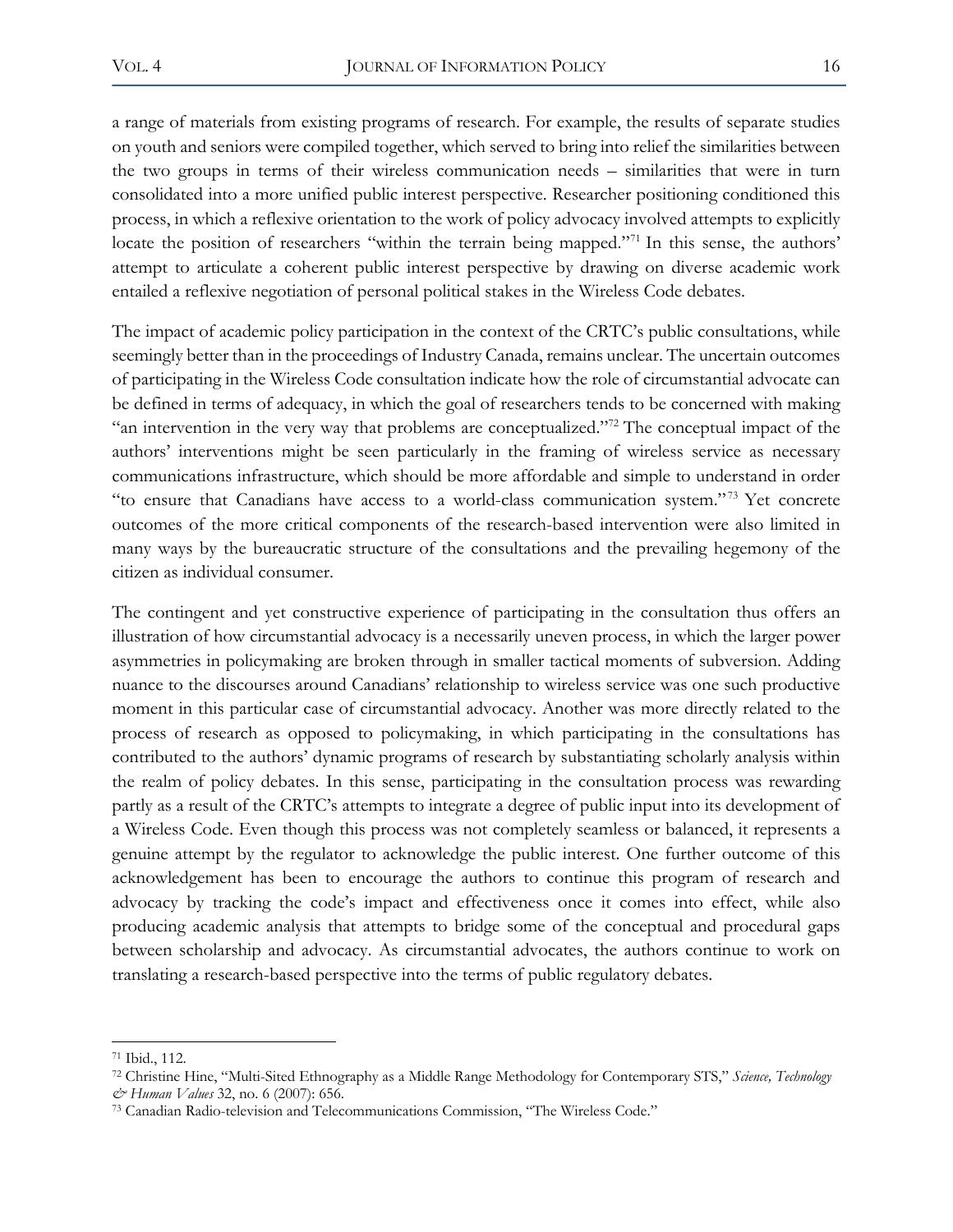#### **CONCLUSION: ACADEMICS AS ADVOCATES IN TELECOMMUNICATIONS POLICY**

In the case studies presented here on spectrum and wireless policy in Canada, the possibilities of applying research in the policymaking context has depended on circumstantial factors, particularly institutional power dynamics. The institutional pressures faced by researchers as advocates in telecom policy debates, an arena that tends to be dominated by industry voices, played out differently in the context of Industry Canada versus the Canadian Radio-television and Telecommunications Commission. At Industry Canada, the closed process that accompanies the Industry Minister's decisions, and the very fact that so much power is bestowed upon one individual, tends to prevent effective public input into regulatory decisions. Conversely, the CRTC has earnestly attempted to engage non-industry perspectives and broaden the role of advocacy groups.

As the two case studies presented here show, the CRTC offers a decidedly more effective institutional context than Industry Canada for participation by academic policy advocates. The CRTC's Three-Year Plan, presented by Chair Blais in Spring 2013, contains explicit reference to facilitating consultations directed toward a public interest:

During the past year, the CRTC sharpened its focus on the public interest by putting Canadians at the centre of their communication system. For example, the CRTC named its first Chief Consumer Officer, who ensures that consumer perspectives are taken into consideration. [...] While we have made an effort to listen more attentively to the concerns of Canadian consumers, we have not lost sight of the needs of citizens and creators. The activities described in the following pages reflect our commitment to ensuring that citizens can participate more fully in Canada's democratic and cultural life.74

This statement is important for its acknowledgment of participation as the crucial function of consultation, in which a discursive invocation of citizenship and the public interest alongside consumer issues represents – at the very least – an attempt to encourage policy advocacy. As such, and despite remaining challenges to participating in telecom policymaking as academic advocates, the CRTC's impetus to open up policy processes to more diverse groups of participants renders it a decidedly more effective institutional environment for advocacy than Industry Canada, where much of the key decision making occurs behind closed doors.

Beyond the Canadian context, the work of advocacy to define public interest perspectives in telecom policy debates remains at the crux of what it means to enact advocacy as academics. But the circumstances of academic labor, in which making interventions into policy proceedings is not necessarily recognized by educational institutions, mean that policy participation is often viewed precisely as a personal "side project." Yet, because articulating the implications of research results often includes making policy recommendations and engaging with receptor communities – as

<sup>74</sup> Canadian Radio-television and Telecommunications Commission, "CRTC Three-Year Plan, 2013-2016: Chairman's Message," May 2, 2013, accessed Feb. 15, 2014, http://crtc.gc.ca/eng/backgrnd/plan2013.htm.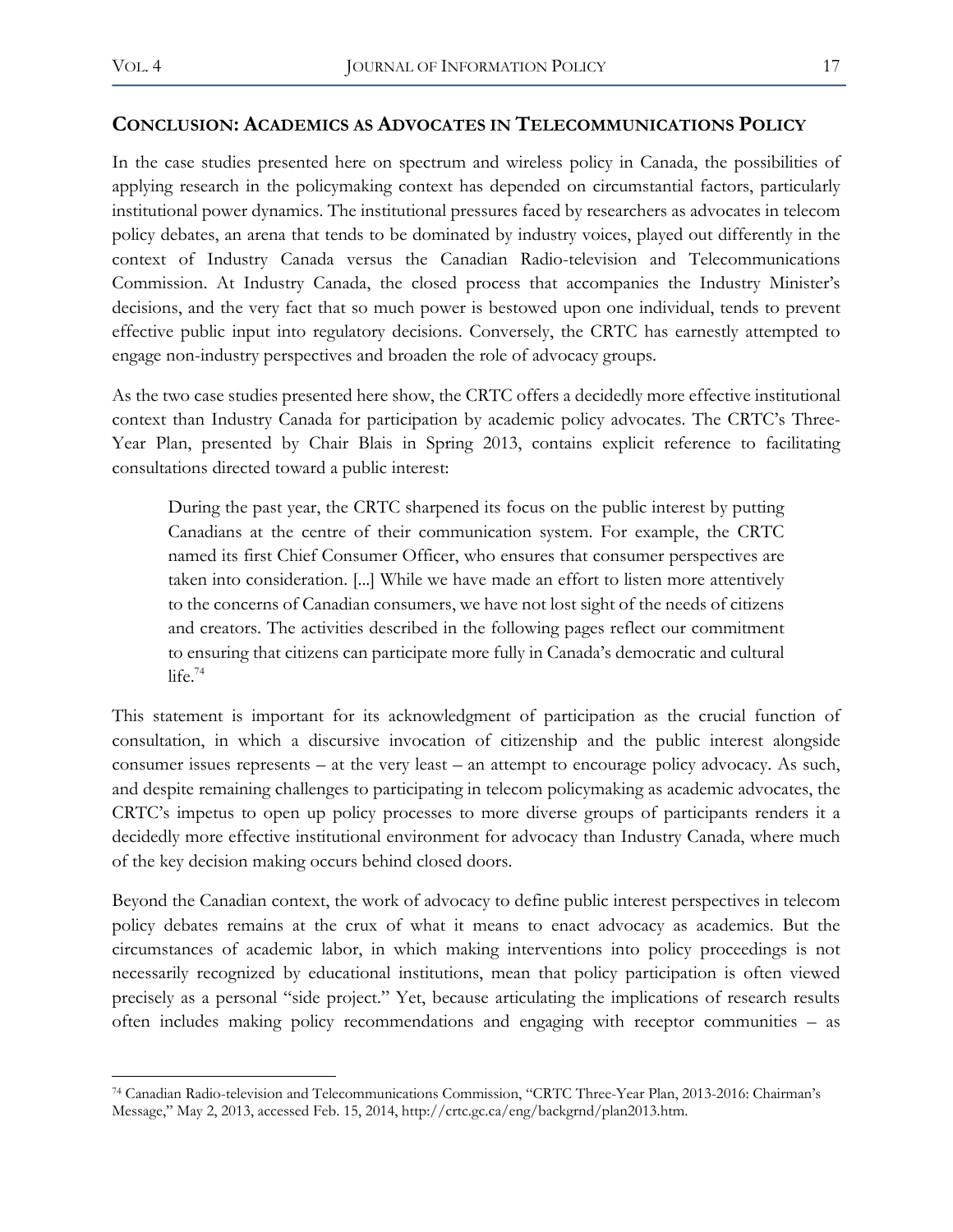demanded by both personal convictions and funding imperatives<sup>75</sup> – the status of policy participation in the academy may be improving. Academics work across disparate sites, with diverse groups and a patchwork of research results, to construct policy recommendations as both pragmatic and conceptual interventions through a reflexive process that negotiates the institutional parameters of policymaking and scholarship. A key facet of this process entails negotiating the public dimensions of such institutional contexts. Participating in public consultations means bringing research results out into new audiences, particularly when consultations also include oral hearings that are broadcast on television or over the Internet. This level of exposure for both policy issues and academic work is crucial for opening up policy debates to more diverse voices. As Marc Raboy has noted, "without provision for a strong public presence in policy-making, non-industry groups would have little or no influence."76 In order to curtail the dominance of the procedure by industry, it is critical that academics become involved as advocates to advance at least some version of a public interest in telecom regulation.

Furthermore, from the perspective of doing research, participating in policy processes offers a chance to reflexively import an additional layer of assessment onto scholarly research that takes into account its relevance in a "real-world policy context." As Melody and Mansell contend, contrary to the "more antiseptic atmosphere of professional journals and meetings," the policy arena provides a space in which "the theoretical and methodological trappings of research are directly confronted by reality and the test of relevance."77 Even in moments where research may "fail" this test, scholars stand to gain insight from the "dirty work" of intervening in policy debates.<sup>78</sup> Engaging in the messier, on-theground elements of policy advocacy often means forging new ties among academics, and between academics and advocacy groups. These associations have the potential to strengthen our understanding of the intricate power dynamics operating in the policy field while also enabling channels for achieving effective policy interventions.

<sup>75</sup> Shade, "Public Interest Activism in Canadian ICT Policy: Blowin' in the Policy Winds," 115 ("…our funding for external grants from SSHRC and other entities typically demands a statement on the policy dimensions and efficacy of the research for which we are seeking funds.").

<sup>76</sup> Marc Raboy. "The Role of Public Consultation in Shaping the Canadian Broadcasting System," *Canadian Journal of Political Science / Revue canadienne de science politique* 28, no. 3 (1995): 477. 77 Melody and Mansell, 113.

<sup>78</sup> Shade, "Public Interest Activism in Canadian ICT Policy: Blowin' in the Policy Winds," 117.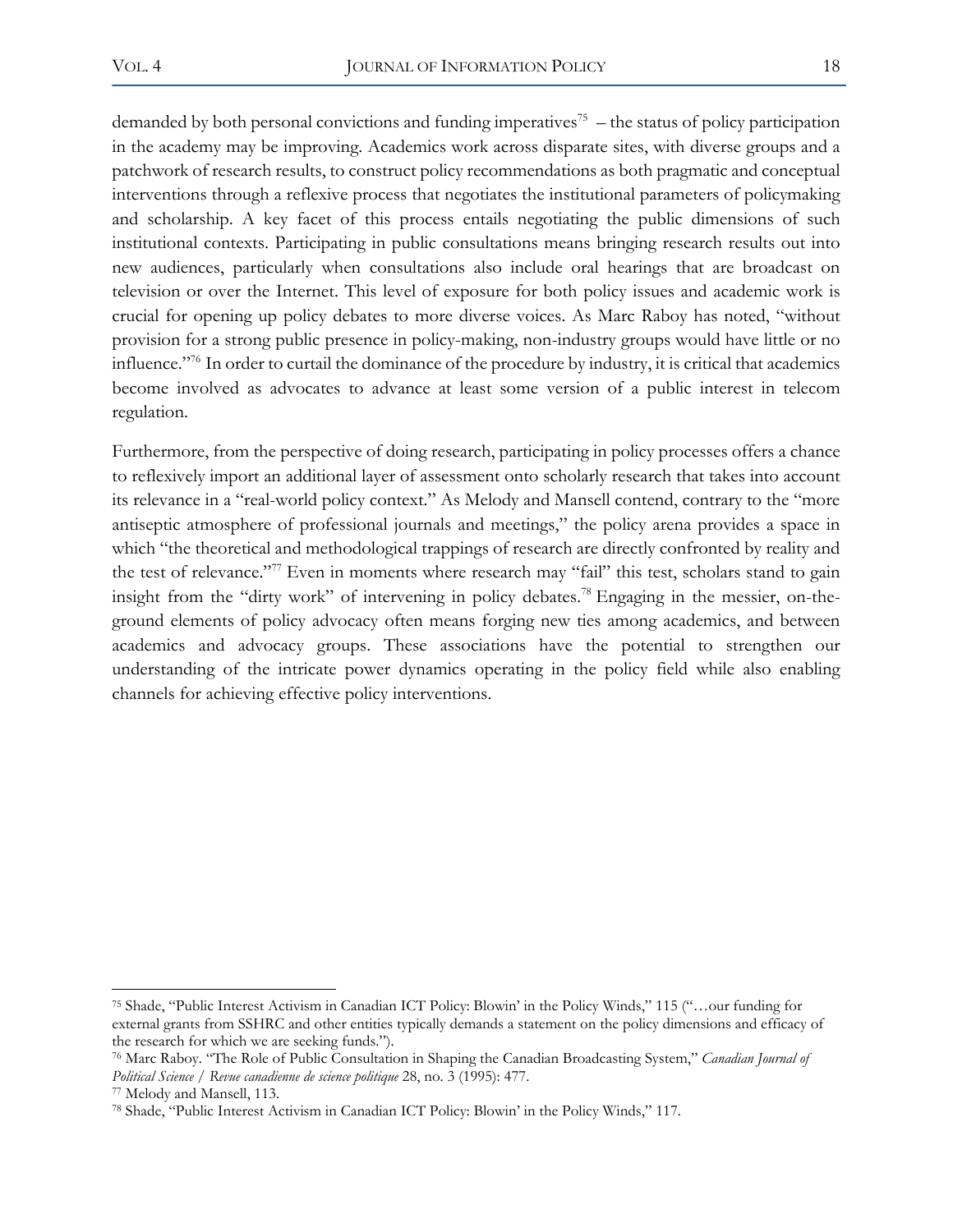#### **BIBLIOGRAPHY**

| Abramson, Bram Dov, Jeremy Shtern, and Gregory Taylor. "Commentary: 'More and Better'<br>Research? Critical Communication Studies and the Problem of Policy Relevance." Canadian |
|----------------------------------------------------------------------------------------------------------------------------------------------------------------------------------|
| Journal of Communication 33, no. 2 (2008): 303-317.<br>Aufderheide, Patricia. Communications Policy and the Public Interest: The Telecommunications Act of 1996.                 |
| New York: Guilford Press, 1999.                                                                                                                                                  |
| Babe, Robert. Telecommunications in Canada: Technology, Industry, and Government. Toronto: University of<br>Toronto Press, 1990.                                                 |
| Barney, Darin David. Communication Technology: The Canadian Democratic Audit. Vancouver: UBC Press,<br>2005.                                                                     |
| Barratt, Neil and Leslie Regan Shade. "Net Neutrality: Telecom Policy and the Public Interest."<br>Canadian Journal of Communication 32 (2007): 295-305.                         |
| Bernstein, Marver H. Regulating Business by Independent Commission. Princeton: Princeton University                                                                              |
| Press, 1955.                                                                                                                                                                     |
| Birdsall, William F. "Policy and Participation on the Canadian Information Highway." First Monday<br>4, no. 3 (1999). Accessed Feb. 12, 2014,                                    |
| http://firstmonday.org/ojs/index.php/fm/article/view/653/568.                                                                                                                    |
| Braman, Sandra. "Policy Research in an Evidence-Averse Environment." International Journal of<br>Communication 2 (2008): 433-449.                                                |
| Canadian Radio-television and Telecommunications Commission. "About the CRTC." Accessed                                                                                          |
| Feb. 14, 2014, http://www.crtc.gc.ca/eng/backgrnd/brochures/b29903.htm.                                                                                                          |
| - "Broadcasting Participation Fund." Accessed Feb. 14, 2014, http://bpf-                                                                                                         |
| fpr.ca/en/home.html.                                                                                                                                                             |
| -. Canadian Radio-television and Telecommunications Commission Rules of Practice and Procedure.                                                                                  |
| Regulatory document (2011). Accessed Feb. 14, 2014, http://laws-lois.justice.gc.ca/PDF/SOR-<br>2010-277.pdf.                                                                     |
| -. "CRTC Three-Year Plan, 2013-2016: Chairman's Message," May 2, 2013. Accessed Feb. 15,                                                                                         |
| 2014, http://crtc.gc.ca/eng/backgrnd/plan2013.htm.                                                                                                                               |
| -. Hearing to Consider the Broadcasting Application by BCE Inc., on Behalf of                                                                                                    |
| CTVglobemedia Inc. and Its Licensed Broadcasting Subsidiaries, Feb. 3, 2011. Accessed Feb. 14,<br>2014, http://www.crtc.gc.ca/eng/transcripts/2011/tb0203.html.                  |
| -. "The Wireless Code." Telecom Regulatory Policy 2013-271, June 2013. Accessed Feb. 15,                                                                                         |
| 2014, http://www.crtc.gc.ca/eng/info_sht/t14.htm.                                                                                                                                |
| Clement, Andrew, Michael Gurstein, Graham Longford, Robert Luke, Marita Moll, Leslie Regan                                                                                       |
| Shade, and Diane Dechief. "The Canadian Research Alliance for Community Innovation and                                                                                           |
| Networking (CRACIN): A Research Partnership and Agenda for Community Networking in                                                                                               |
| Canada." The Journal of Community Informatics 1, no. 1 (2004): 7-20.                                                                                                             |
| Communications Alliance Ltd. "Telecommunications Consumer Protections Code, Industry Code                                                                                        |
| C628:2012" (2012). Accessed Feb. 15, 2014,                                                                                                                                       |
| http://www.commsalliance.com.au/Documents/all/codes/c628.                                                                                                                        |
| Federal Communications Commission [United States]. "FCC Marks Milestone in Effort to                                                                                             |
| Eliminate 'Bill Shock'," Apr. 18, 2013. Accessed Feb. 15, 2014,                                                                                                                  |
| http://www.fcc.gov/document/fcc-marks-milestone-effort-eliminate-bill-shock.                                                                                                     |
| Feintuck, Mike. "The Public Interest" in Regulation. Oxford: Oxford University Press, 2004.                                                                                      |
| Fraser, Nancy. "Rethinking the Public Sphere: A Contribution to the Critique of Actually Existing                                                                                |
| Democracy." Social Text 25/26 (1990): 56-80.                                                                                                                                     |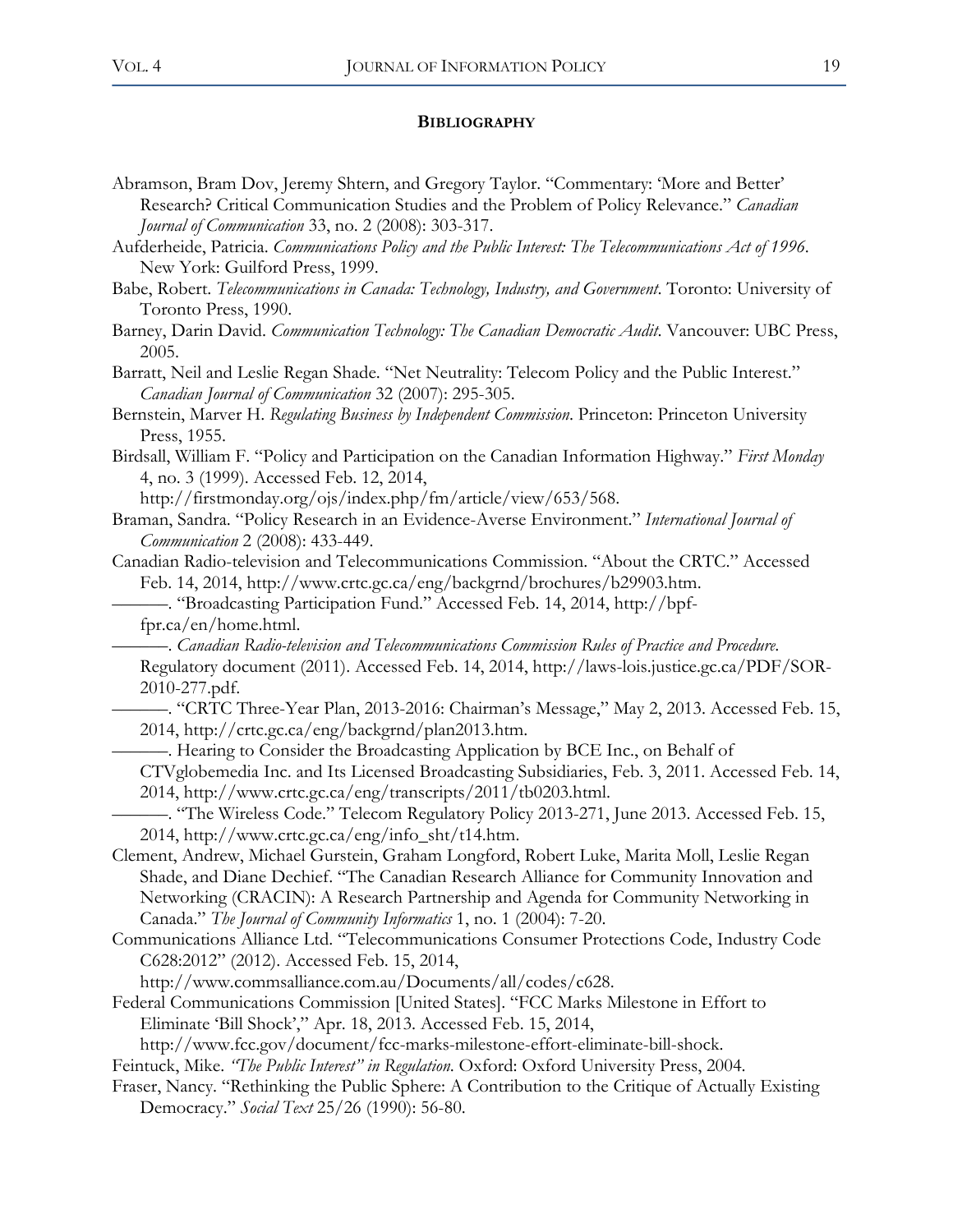- French, Richard D. "Spectrum Auctions 101." *Optimum Online The Journal of Public Sector Management* 38, no. 2 (2008). Accessed Feb. 15, 2014, http://www.optimumonline.ca/print.phtml?e=mesokurj&id=305.
- Geist, Michael. "Geist: Digital Economy Strategy Has Become Federal Government's 'Penske File'." *Toronto Star*, Nov. 26, 2011. Accessed Feb. 15, 2014,
	- http://www.thestar.com/business/tech\_news/2011/11/26/geist\_digital\_economy\_strategy\_ha s\_become\_federal\_governments\_penske\_file.html.
- Government of Canada. "Budget 2011: The Next Phase of Canada's Economic Action Plan A Low-Tax Plan for Jobs and Growth," June 6, 2011. Accessed Feb. 15, 2014, http://www.budget.gc.ca/2011/plan/chap4-eng.html.
	- ––––––. "The Digital Economy in Canada." Accessed Feb. 15, 2014,
	- http://www.ic.gc.ca/eic/site/028.nsf/eng/h\_00023.html.
- Habermas, Jürgen. *The Structural Transformation of the Public Sphere: An Inquiry into a Category of Bourgeois Society*. Cambridge, MA: MIT Press, 1991.
- Hine, Christine. "Multi-Sited Ethnography as a Middle Range Methodology for Contemporary STS." *Science, Technology & Human Values* 32, no. 6 (2007): 652-671.
- Hoffmann-Riem, Wolfgang. *Regulating Media: The Licensing and Supervision of Broadcasting in Six Countries*. New York: Guilford Publications, 1996.
- Horwitz, Robert Britt. *The Irony of Regulatory Reform: The Deregulation of American Telecommunications*. New York: Oxford University Press, 1991.
- Industry Canada. "Decisions on the Revisions to the Framework for Spectrum Auctions in Canada and Other Related Issues," Mar. 2011. Accessed Feb. 15, 2014, http://www.ic.gc.ca/eic/site/smt-gst.nsf/eng/sf10001.html.
	- ––––––. "Framework for Spectrum Auctions in Canada," Mar. 2011. Accessed Feb. 15, 2014, http://www.ic.gc.ca/eic/site/smt-gst.nsf/eng/sf01626.html.
	- ––––––. "Policy and Technical Framework: Mobile Broadband Services (MBS) 700 MHz Band, Broadband Radio Service (BRS) – 2500 MHz Band," Mar. 2012. Accessed Feb. 15, 2014, http://www.ic.gc.ca/eic/site/smt-gst.nsf/eng/sf10121.html.
	- ––––––. "Spectrum Policy Framework for Canada," June 2007. Accessed Feb. 14, 2014, http://www.ic.gc.ca/eic/site/smt-gst.nsf/eng/sf08776.html.
- Intven, Hank. *Canadian Telecommunications Regulatory Handbook*. Toronto: McCarthy Tétrault, 2012.
- Lazarsfeld, Paul. *Qualitative Analysis; Historical and Critical Essays*. Boston: Allyn and Bacon, 1972.
- Marcus, George E. "Ethnography in/of the World System: The Emergence of Multi-Sited Ethnography." *Annual Review of Anthropology* 24 (1995): 95-117.
	- ––––––. *Ethnography through Thick and Thin*. Princeton: Princeton University Press, 1998.
- McChesney, Robert. *Communication Revolution: Critical Junctures and the Future of Media*. New York: The New Press, 2007.
- McGann, James G., ed. *Think Tanks and Policy Advice in the US: Academics, Advisors and Advocates*. New York: Routledge, 2007.
- McNally, Michael B., Brandy Mowatt, and Lilian Pintos. "Industry Canada's Spectrum Management Consultations: Democratic Participation or Regulatory Capture." Paper presented at the Canadian Communication Association Annual Conference, Victoria, BC, June 7, 2013.
- Melody, William H. and Robin E. Mansell. "The Debate over Critical vs. Administrative Research: Circularity or Challenge." *Journal of Communication* 33, no. 3 (1983): 103-116.
- Middleton, Catherine, Tamara Shepherd, Leslie Regan Shade, Kim Sawchuk, and Barbara Crow. "Comment Regarding the Consultation on Proceeding to Establish a Mandatory Code for Mobile Wireless Services: Telecom Notice of Consultation CRTC 2012-557," Mar. 5, 2013.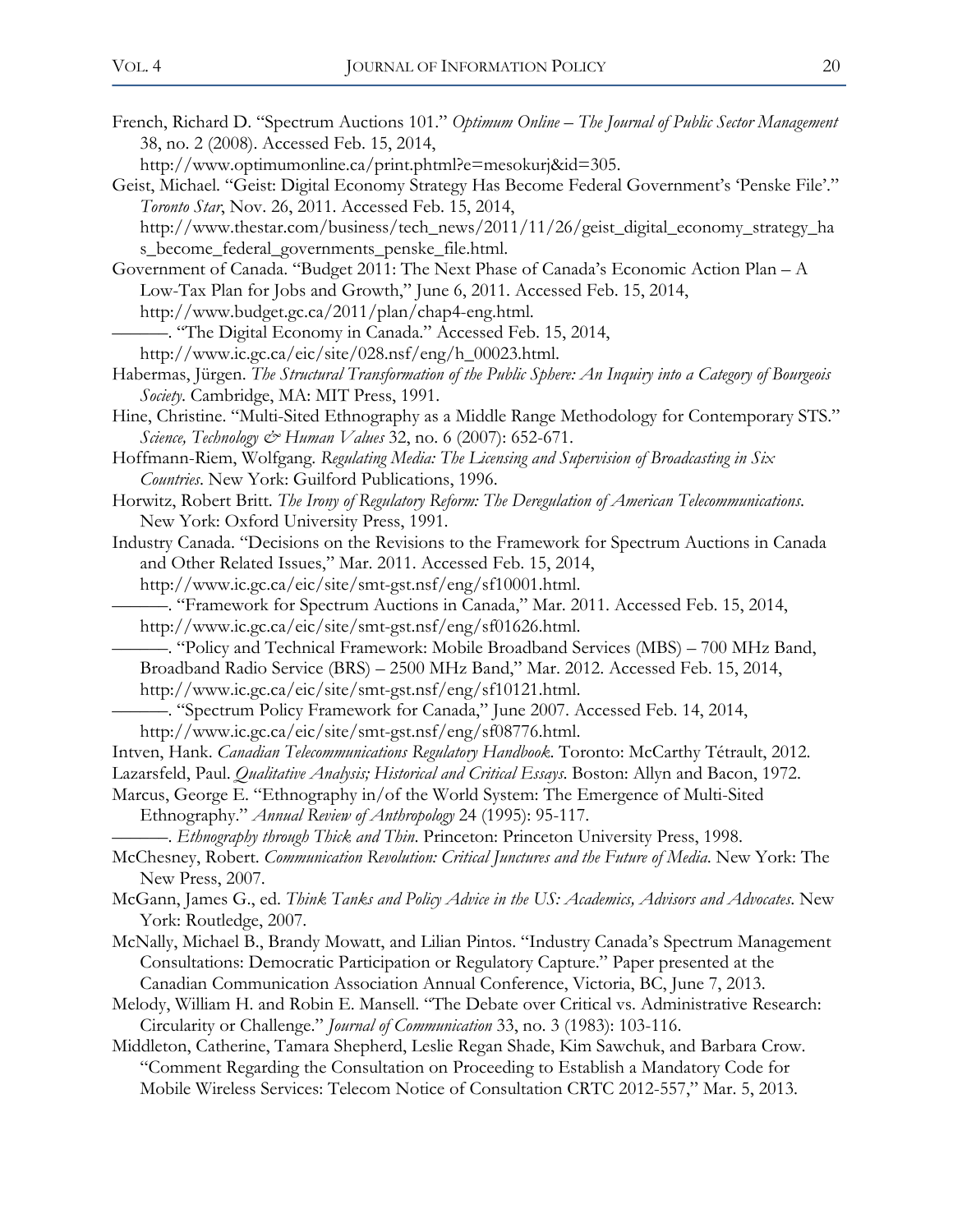Accessed Feb. 15, 2014, https://services.crtc.gc.ca/pub/ListeInterventionList/Default-Defaut.aspx?en=2012-557&dt=f&lang=e (Intervention #1127).

- ––––––. "Intervention Regarding the Consultation on Proceeding to Establish a Mandatory Code for Mobile Wireless Services: Telecom Notice of Consultation CRTC 2012-557," Feb. 12, 2013. Accessed Feb. 15, 2014, https://services.crtc.gc.ca/pub/ListeInterventionList/Default-Defaut.aspx?en=2012-557&dt=c&Lang=e (Intervention #1063).
- Milberry, Kate. "Freeing the Net: On-line Mobilizations in Defense of Democracy." In *Alternative Media in Canada*, edited by Kirsten Kozolanka, Patricia Mazepa, and David Skinner, 226-243. Vancouver: University of British Columbia Press, 2012.
- Moll, Marita and Leslie Regan Shade, eds. *For Sale to the Highest Bidder: Telecom Policy in Canada*. Ottawa: Canadian Centre for Policy Alternatives, 2008.
- Morin, Jean-Frédéric. "Paradigm Shift in the Global IP Regime: The Agency of Academics." Working paper (2013). Accessed Feb. 12, 2014, http://ssrn.com/abstract=2278410.
- Napoli, Philip M. and Minna Aslama, eds. *Communications Research in Action: Scholar-Activist Collaborations for a Democratic Public Sphere*. New York: Fordham University Press, 2010.
- ––––––. "Introduction." In *Communications Research in Action: Scholar-Activist Collaborations for a Democratic Public Sphere*, edited Philip M. Napoli and Minna Aslama, 1-6. New York: Fordham University Press, 2010.
- Ofcom. "Code of Practice for the Sales and Marketing of Subscriptions to Mobile Networks" (2007). Accessed Feb. 15, 2014,
	- http://stakeholders.ofcom.org.uk/binaries/telecoms/policy/mobile/cop.pdf.
- Parliament of Canada, Standing Committee on Canadian Heritage. *Our Cultural Sovereignty: The Second Century of Canadian Broadcasting*. Ottawa: Standing Committee on Canadian Heritage, 2003.
- Raboy, Marc. "The Role of Public Consultation in Shaping the Canadian Broadcasting System." *Canadian Journal of Political Science / Revue canadienne de science politique* 28, no. 3 (1995): 455-477.
- Raboy, Marc and Jeremy Shtern. *Media Divides: Communication Rights and the Right to Communicate in Canada*. Vancouver: University of British Columbia Press, 2010.
- Rideout, Vanda. *Continentalizing Canadian Telecommunications: The Politics of Regulatory Reform*. Montreal: McGill-Queen's University Press, 2003.
- Shade, Leslie Regan. "Media Reform in the United States and Canada: Activism and Advocacy for Media Policies in the Public Interest." In *The Handbook of Global Media and Communication Policy*, edited by Robin Mansell and Marc Raboy, 147-164. London: Blackwell, 2011.
	- ––––––. "Public Interest Activism in Canadian ICT Policy: Blowin' in the Policy Winds." *Global Media Journal – Canadian Edition* 1, no. 1 (2008): 107-121.
- Sinclair, Gerri, André Tremblay, and Hank Intven. "Telecommunications Policy Review Panel Final Report 2006." White paper, Government of Canada and the Telecommunications Policy Review Panel (2006). Accessed Feb. 12, 2014, http://epe.lac-
- bac.gc.ca/100/200/301/ic/telecommunications\_policy\_review-e/Iu4-77-2005E.pdf.
- Taylor, Gregory. "Oil in the Ether: A Critical History of Spectrum Auctions in Canada." *Canadian Journal of Communication* 38, no. 1 (2013): 121-137.
- Taylor, Gregory and Catherine Middleton. "Response to Consultation on a Licensing Framework for Broadband Radio Service (BRS) – 2500 MHz Band. Canada Gazette Notice No. DGSO-004-12," Nov. 19, 2012. Accessed Feb. 14, 2014, http://canadianspectrumpolicyresearch.org/wp
	- content/uploads/2012/08/Taylor\_Middleton\_2500\_MHZ.pdf.
	- ––––––. "Response to Consultation on a Licensing Framework for Mobile Broadband Services (MBS) – 700 MHz Band. Canada Gazette Notice No. DGSO-002-12," June 22, 2012. Accessed